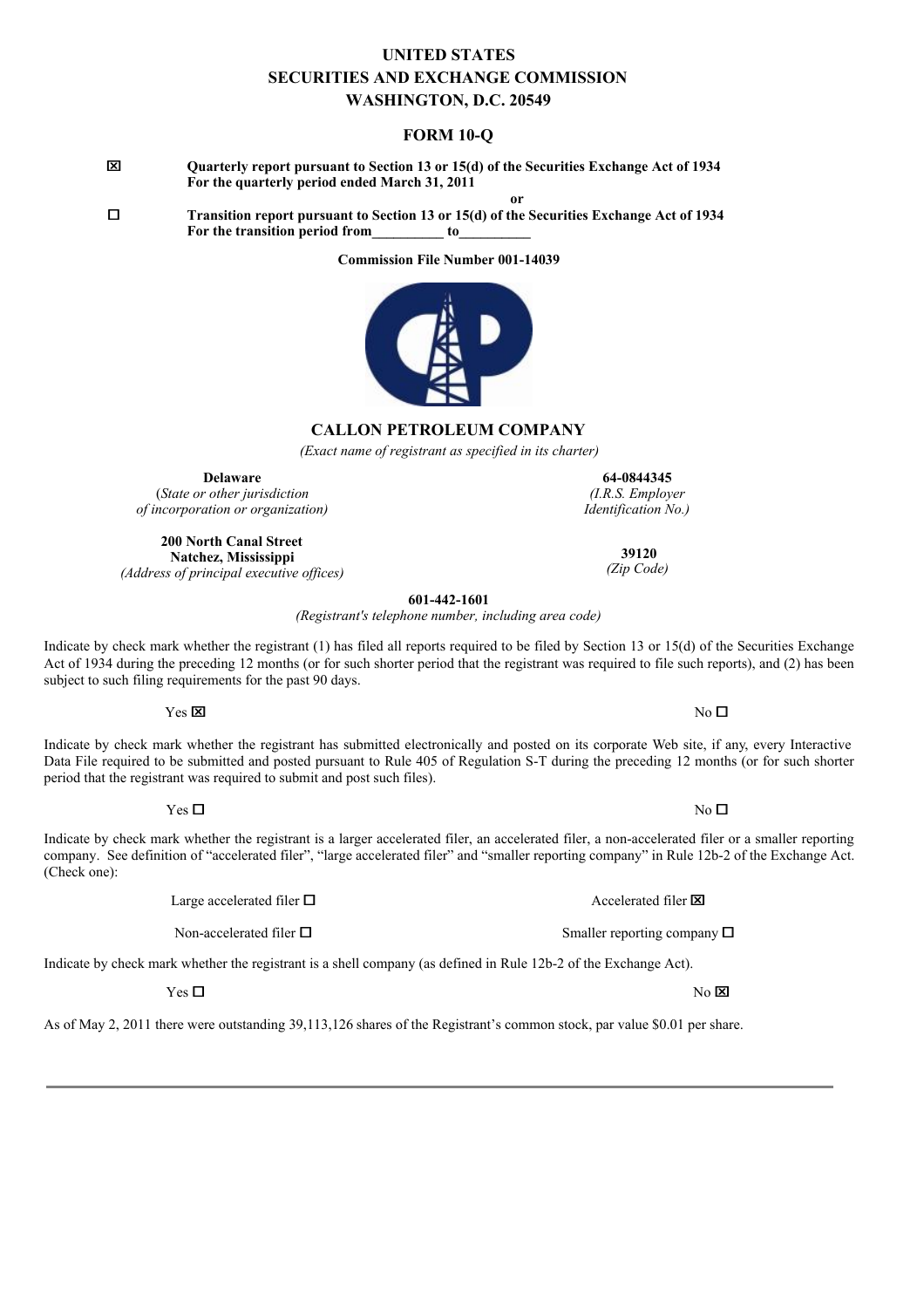# **Part I. Financial Information**

| <b>Item 1. Financial Statements</b>                                                                  |                  |
|------------------------------------------------------------------------------------------------------|------------------|
| <b>Consolidated Balance Sheets (Unaudited)</b>                                                       | $\overline{3}$   |
| <b>Consolidated Statements of Operations (Unaudited)</b>                                             | $\overline{4}$   |
| <b>Consolidated Statements of Cash Flows (Unaudited)</b>                                             | $\overline{2}$   |
| <b>Notes to Consolidated Financial Statements (Unaudited)</b>                                        | $6\overline{6}$  |
| <u>Item 2. Management's Discussion and Analysis of Financial Condition and Results of Operations</u> | <u>13</u>        |
| <u>Item 3. Quantitative and Qualitative Disclosures about Market Risk</u>                            | <u>19</u>        |
| Item 4. Controls and Procedures                                                                      | <u>19</u>        |
| Part II. Other Information                                                                           |                  |
| <u>Item 1. Legal Proceedings</u>                                                                     | 20               |
| Item 1A. Risk Factors                                                                                | 20               |
| <u>Item 2. Unregistered Sales of Equity Securities and Use of Proceeds</u>                           | 20               |
| Item 3. Defaults Upon Senior Securities                                                              | $\underline{20}$ |
| Item 4. Removed and Reserved                                                                         | 20               |
| Item 5. Other Information                                                                            | 20               |
| Item 6. Exhibits                                                                                     | 21               |
|                                                                                                      |                  |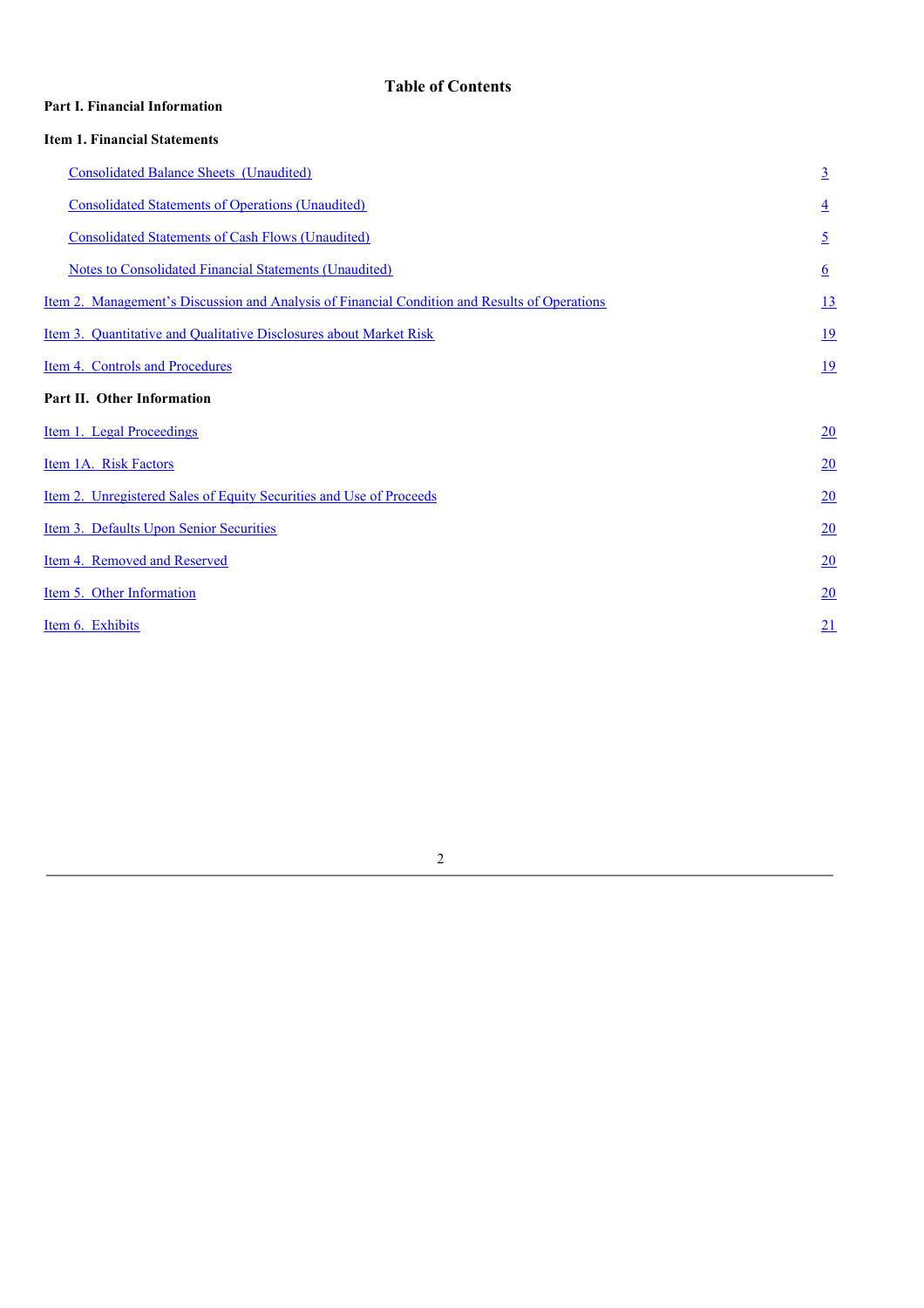### **Callon Petroleum Company Consolidated Balance Sheets (in thousands, except share data)**

|                                                                                                                                                                    |              | March 31,<br>2011 |              |             |
|--------------------------------------------------------------------------------------------------------------------------------------------------------------------|--------------|-------------------|--------------|-------------|
| <b>ASSETS</b>                                                                                                                                                      |              | (Unaudited)       |              |             |
| Current assets:                                                                                                                                                    |              |                   |              |             |
| Cash and cash equivalents                                                                                                                                          | \$           | 54,482            | $\mathbb{S}$ | 17,436      |
| Accounts receivable                                                                                                                                                |              | 10,424            |              | 10,728      |
| Other current assets                                                                                                                                               |              | 1.247             |              | 2,180       |
| Total current assets                                                                                                                                               |              | 66,153            |              | 30,344      |
|                                                                                                                                                                    |              |                   |              |             |
| Oil and gas properties, full-cost accounting method:                                                                                                               |              |                   |              |             |
| <b>Evaluated properties</b>                                                                                                                                        |              | 1,333,509         |              | 1,316,677   |
| Less accumulated depreciation, depletion and amortization                                                                                                          |              | (1,165,685)       |              | (1,155,915) |
| Net oil and gas properties                                                                                                                                         |              | 167,824           |              | 160,762     |
| Unevaluated properties excluded from amortization                                                                                                                  |              | 8,662             |              | 8,106       |
| Total oil and gas properties                                                                                                                                       |              | 176,486           |              | 168,868     |
| Other property and equipment, net                                                                                                                                  |              | 3.800             |              | 3,370       |
| Restricted investments                                                                                                                                             |              | 4,082             |              | 4,044       |
| Investment in Medusa Spar LLC                                                                                                                                      |              | 10,214            |              | 10,424      |
| Other assets, net                                                                                                                                                  |              | 1,019             |              | 1,276       |
| Total assets                                                                                                                                                       | \$           | 261,754           | S            | 218,326     |
| <b>LIABILITIES AND STOCKHOLDERS' EQUITY</b>                                                                                                                        |              |                   |              |             |
| Current liabilities:                                                                                                                                               |              |                   |              |             |
| Accounts payable and accrued liabilities                                                                                                                           | $\mathbb{S}$ | 19,727            | \$           | 17,702      |
| Asset retirement obligations                                                                                                                                       |              | 2,405             |              | 2.822       |
| Fair market value of derivatives                                                                                                                                   |              | 2,937             |              | 937         |
| Total current liabilities                                                                                                                                          |              | 25,069            |              | 21,461      |
|                                                                                                                                                                    |              |                   |              |             |
| 13% Senior Notes                                                                                                                                                   |              |                   |              |             |
| Principal outstanding                                                                                                                                              |              | 106,961           |              | 137,961     |
| Deferred credit, net of accumulated amortization of \$10,790 and \$3,964, respectively                                                                             |              | 20,717            |              | 27,543      |
| Total 13% Senior Notes                                                                                                                                             |              | 127,678           |              | 165,504     |
|                                                                                                                                                                    |              |                   |              |             |
| Asset retirement obligations                                                                                                                                       |              | 13,146            |              | 13,103      |
| Other long-term liabilities                                                                                                                                        |              | 3,441             |              | 2,448       |
| <b>Total liabilities</b>                                                                                                                                           |              | 169,334           |              | 202,516     |
|                                                                                                                                                                    |              |                   |              |             |
| Stockholders' equity:                                                                                                                                              |              |                   |              |             |
| Preferred Stock, \$.01 par value, 2,500,000 shares authorized;                                                                                                     |              |                   |              |             |
| Common Stock, \$.01 par value, 60,000,000 shares authorized; 39,135,887 and 28,984,125<br>shares outstanding at March 31, 2011 and December 31, 2010, respectively |              | 391               |              | 290         |
| Capital in excess of par value                                                                                                                                     |              | 322,464           |              | 248,160     |
| Other comprehensive loss                                                                                                                                           |              | (10, 519)         |              | (8,560)     |
| Retained earnings (deficit)                                                                                                                                        |              | (219,916)         |              | (224,080)   |
| Total stockholders' equity                                                                                                                                         |              | 92,420            |              | 15,810      |
| Total liabilities and stockholders' equity                                                                                                                         | \$           | 261,754           | \$           | 218,326     |
|                                                                                                                                                                    |              |                   |              |             |

The accompanying notes are an integral part of these consolidated financial statements.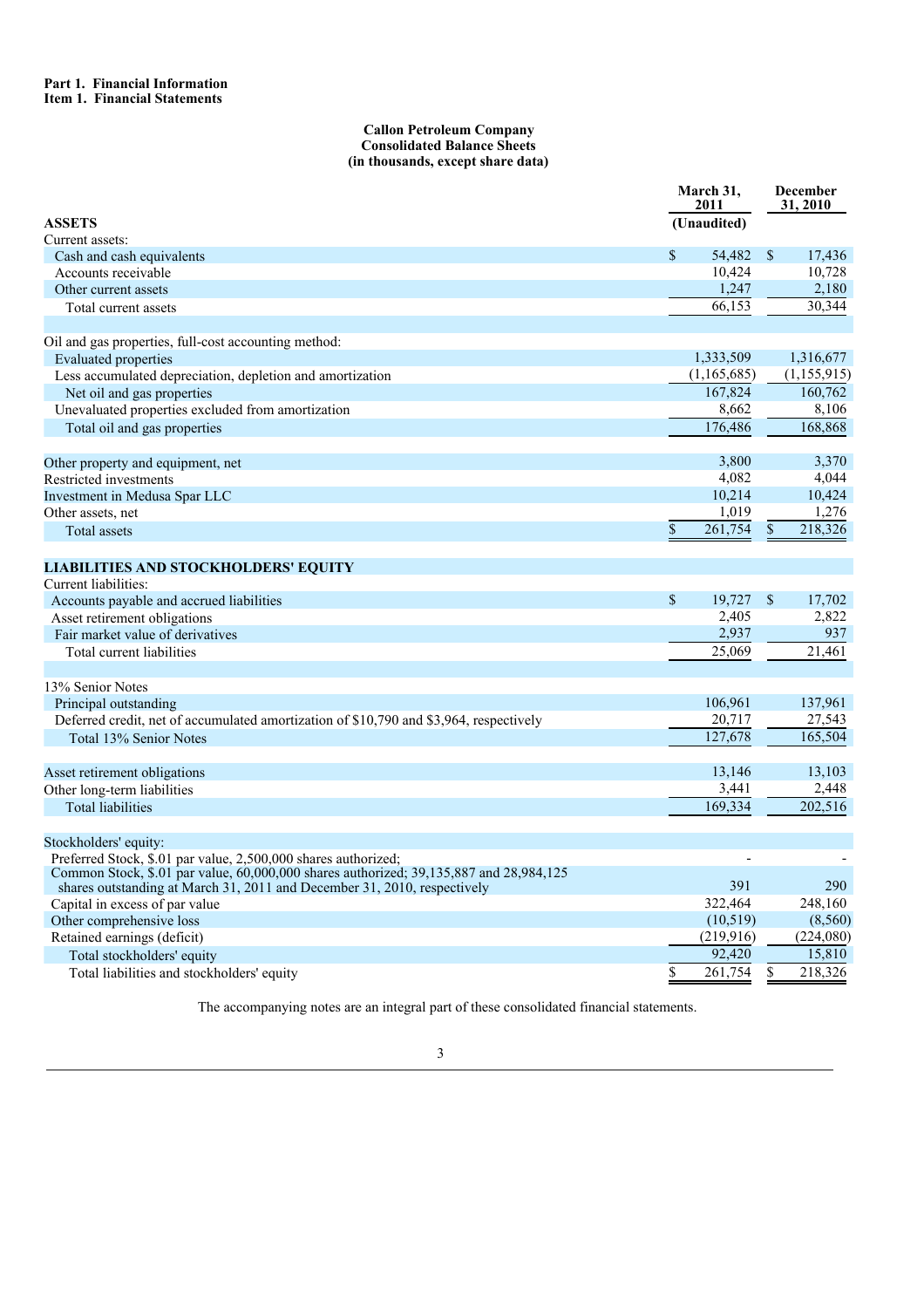### **Callon Petroleum Company Consolidated Statements of Operations (Unaudited) (in thousands, except per share data)**

|                                                       |                        | <b>Three-Months Ended</b><br>March 31, |
|-------------------------------------------------------|------------------------|----------------------------------------|
|                                                       | 2011                   | 2010                                   |
| Operating revenues:                                   |                        |                                        |
| Oil sales                                             | $\mathbf{s}$<br>18,804 | $\mathbb{S}$<br>16,663                 |
| Gas sales                                             | 6,645                  | 6,722                                  |
| Total operating revenues                              | 25,449                 | 23,385                                 |
| Operating expenses:                                   |                        |                                        |
| Lease operating expenses                              | 5,045                  | 4,648                                  |
| Depreciation, depletion and amortization              | 9,776                  | 6,813                                  |
| General and administrative                            | 4,224                  | 4,304                                  |
| Accretion expense                                     | 615                    | 580                                    |
| Total operating expenses                              | 19,660                 | 16,345                                 |
| Income from operations                                | 5,789                  | 7,040                                  |
| Other (income) expenses:                              |                        |                                        |
| Interest expense                                      | 3,492                  | 3,594                                  |
| Gain on early extinguishment of debt, net             | (1, 942)               |                                        |
| Other (income) expense                                | 172                    | (361)                                  |
| Total other expenses                                  | 1,722                  | 3,233                                  |
| Income before income taxes                            | 4,067                  | 3,807                                  |
| Income tax expense                                    |                        |                                        |
| Income before equity in earnings of Medusa Spar LLC   | 4,067                  | 3,807                                  |
| Equity in earnings of Medusa Spar LLC                 | 97                     | 116                                    |
| Net income available to common shares                 | \$<br>4,164            | $\$$<br>3,923                          |
| Net income per common share:                          |                        |                                        |
| <b>Basic</b>                                          | \$<br>0.12             | \$<br>0.14                             |
| Diluted                                               | \$<br>0.12             | \$<br>0.13                             |
| Shares used in computing net income per common share: |                        |                                        |
| <b>Basic</b>                                          | 33,744                 | 28,738                                 |
| Diluted                                               | 34,539                 | 29,229                                 |

The accompanying notes are an integral part of these consolidated financial statements.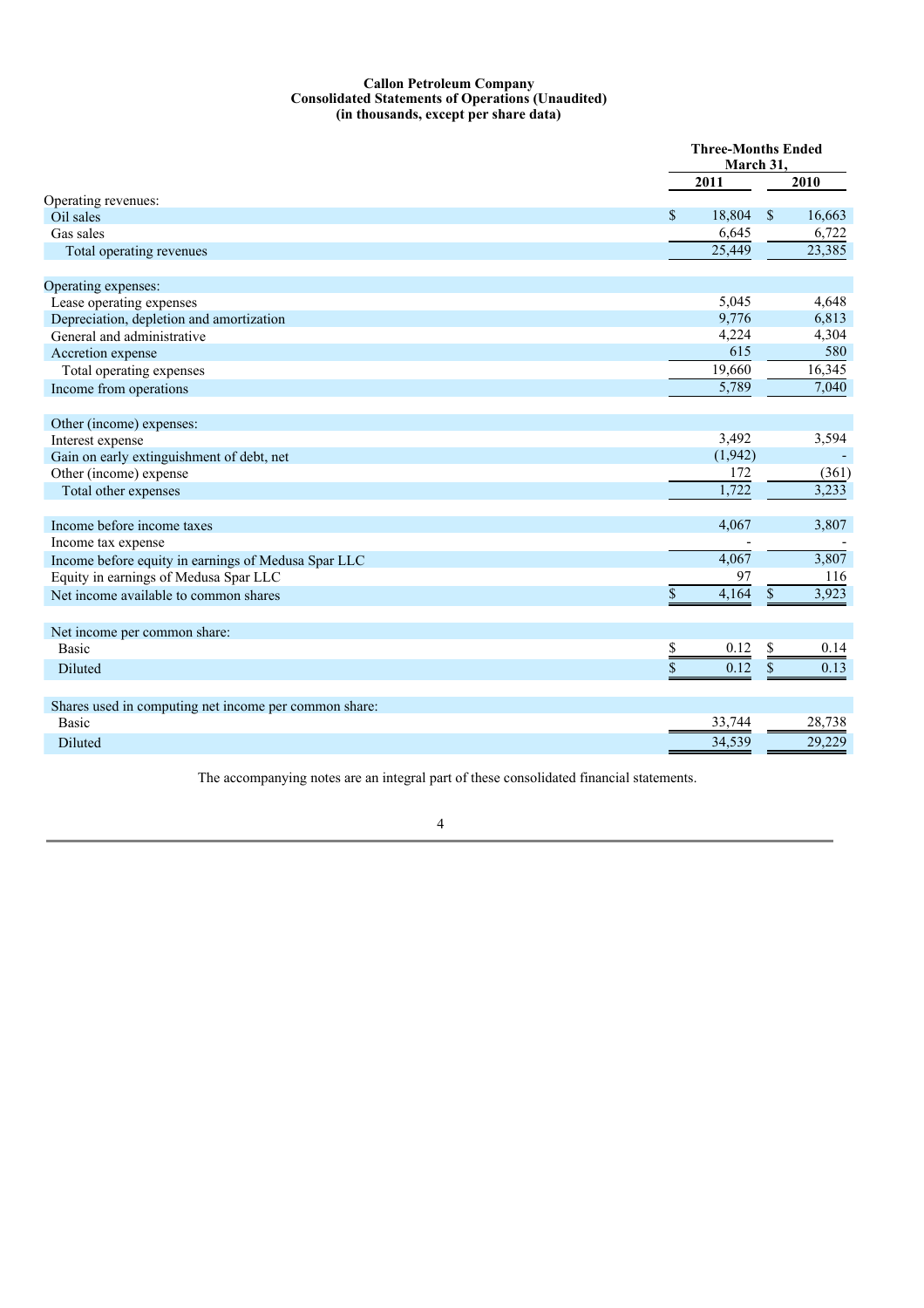#### **Callon Petroleum Company Consolidated Statements of Cash Flows (Unaudited) (in thousands)**

|                                                                 | <b>Three-Months Ended</b><br>March 31, |                |
|-----------------------------------------------------------------|----------------------------------------|----------------|
|                                                                 | 2011                                   | 2010           |
| Cash flows from operating activities:                           | \$<br>4,164<br><sup>\$</sup>           | 3,923          |
| Net income<br>Adjustments to reconcile net income to            |                                        |                |
| cash provided by operating activities:                          |                                        |                |
| Depreciation, depletion and amortization                        | 10,001                                 | 6,989          |
| Accretion expense                                               | 615                                    | 580            |
| Amortization of non-cash debt related items                     | 104                                    | 137            |
| Amortization of deferred credit                                 | (822)                                  | (889)          |
| Gain on early extinguishment of debt                            | (1,942)                                |                |
| Equity in earnings of Medusa Spar LLC                           | (97)                                   | (116)          |
| Deferred income tax expense                                     | 1,982                                  | 1,332          |
| Valuation allowance                                             | (1,982)                                | (1, 332)       |
| Non-cash derivative expense due to hedge ineffectiveness        | 41                                     |                |
| Non-cash charge related to compensation plans                   | 776                                    | 643            |
| Payments to settle asset retirement obligations                 | (71)                                   | (118)          |
| Changes in current assets and liabilities:                      |                                        |                |
| Accounts receivable                                             | (110)                                  | 47,081         |
| Other current assets                                            | 933                                    | 585            |
| Current liabilities                                             | (256)                                  | (2,850)        |
| Change in gas balancing receivable                              | 182                                    | (44)           |
| Change in gas balancing payable                                 | 69                                     | 87             |
| Change in other long-term liabilities                           |                                        | (115)          |
| Change in other assets, net                                     | (130)                                  | (343)          |
| Cash provided by operating activities                           | 13,457                                 | 55,550         |
| Cash flows from investing activities:                           |                                        |                |
| Capital expenditures                                            | (18, 170)                              | (6,856)        |
| Investment in restricted assets for plugging and abandonment    | (38)                                   | (262)          |
| Proceeds from sale of mineral interest                          | 2,787                                  |                |
| Distribution from Medusa Spar LLC                               | 307                                    | 473            |
| Cash used in investing activities                               | (15, 114)                              | (6,645)        |
| Cash flows from financing activities:                           |                                        |                |
| Payments on senior secured credit facility                      |                                        | (10,000)       |
| Redemption of 13% senior notes                                  | (35,062)                               |                |
| Issuance of common stock                                        | 73,765                                 |                |
| Cash provided by (used in) financing activities                 | 38,703                                 | (10,000)       |
|                                                                 |                                        |                |
| Net change in cash and cash equivalents                         | 37,046                                 | 38,905         |
| Cash and cash equivalents:                                      | 17,436                                 |                |
| Balance, beginning of period                                    |                                        | 3,635<br>(311) |
| Less: Cash held by subsidiary deconsolidated at January 1, 2010 | \$<br>54,482<br>\$                     | 42,229         |
| Balance, end of period                                          |                                        |                |

The accompanying notes are an integral part of these consolidated financial statements.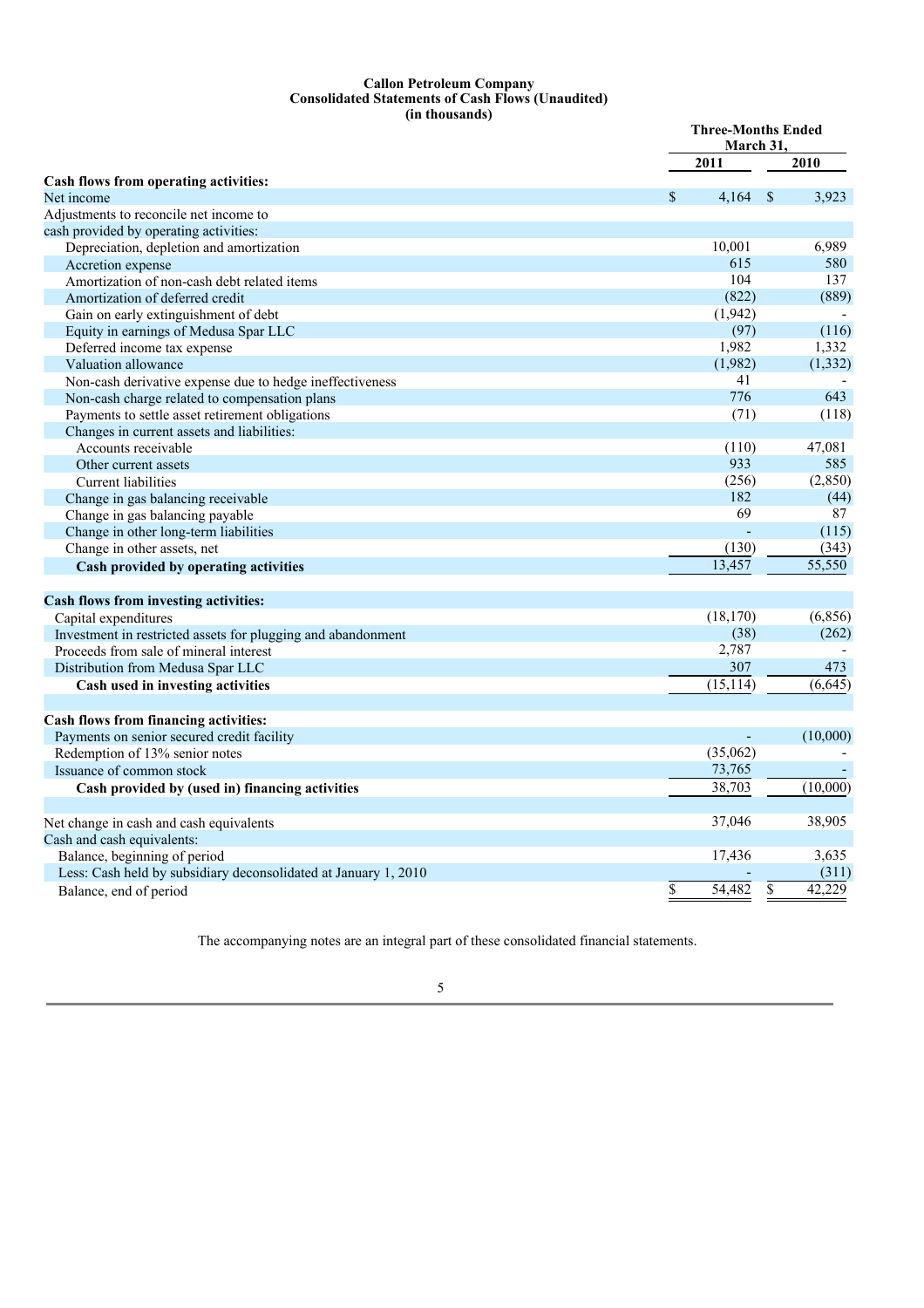### **INDEX TO THE NOTES TO CONSOLIDATED FINANCIAL STATEMENTS**

| 1. Description of Business and Basis of Presentation | 6. Fair Value Measurements      |
|------------------------------------------------------|---------------------------------|
| 2. Earnings per Share                                | 7. Equity Transactions          |
| 3. Other Comprehensive Income (Loss)                 | 8. Income Taxes                 |
| 4. Borrowings                                        | 9. Asset Retirement Obligations |
| 5. Derivative Instruments and Hedging Activities     |                                 |

#### **Note 1 - Description of Business and Basis of Presentation**

#### *Description of Business*

Callon Petroleum Company has been engaged in the exploration, development, acquisition and production of oil and gas properties since 1950. The Company was incorporated under the laws of the state of Delaware in 1994 and succeeded to the business of a publicly traded limited partnership, a joint venture with a consortium of European investors and an independent energy company partially owned by a member of current management. As used herein, the "Company," "Callon," "we," "us," and "our" refer to Callon Petroleum Company and its predecessors and subsidiaries unless the context requires otherwise.

The Company's properties and operations are geographically concentrated onshore in Louisiana and Texas and the offshore waters of the Gulf of Mexico.

### *Basis of Presentation*

These interim financial statements of the Company have been prepared in accordance with (1) accounting principles generally accepted in the United States ("US GAAP"), (2) the Securities and Exchange Commission's instructions to Quarterly Report on Form 10-Q and (3) Rule 10-01 of Regulation S-X, and should be read in conjunction with the Company's Annual Report on Form 10-K for the year ended December 31, 2010. The balance sheet at December 31, 2010 has been derived from the audited financial statements at that date.

In the opinion of management, the accompanying unaudited consolidated financial statements reflect all adjustments (including normal recurring adjustments) necessary to present fairly the Company's financial position, the results of its operations and its cash flows for the periods indicated. Operating results for the periods presented are not necessarily indicative of the results that may be expected for the year ended December 31, 2011.

Unless otherwise indicated, all amounts contained in the notes to the consolidated financial statements are presented in thousands, with the exception of years, per-share and per-hedge amounts.

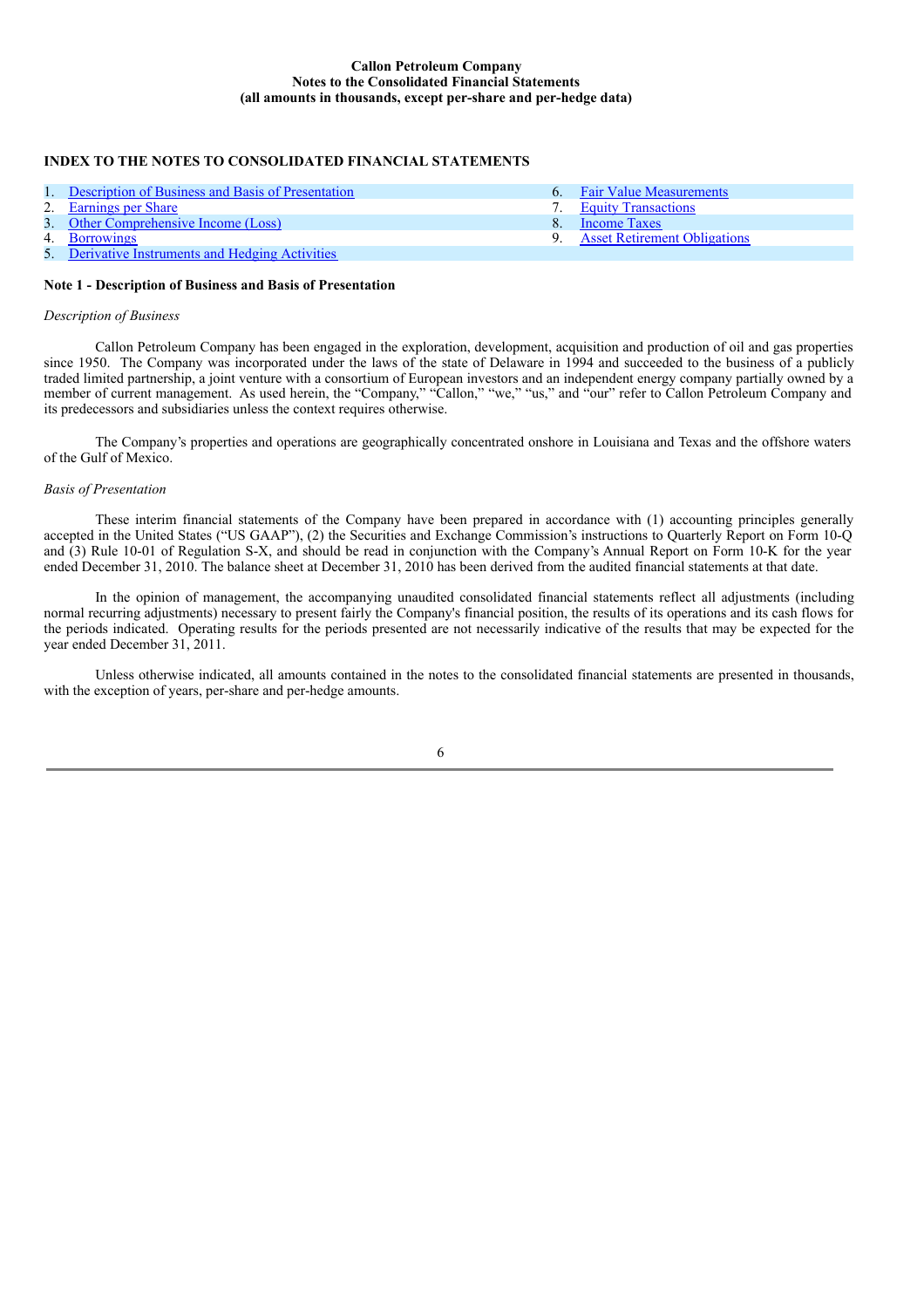# **Note 2 - Earnings per Share**

The following table sets forth the computation of basic and diluted earnings per share:

|                                                                                                           | <b>Three-Months Ended</b><br>March 31, |        |      |        |
|-----------------------------------------------------------------------------------------------------------|----------------------------------------|--------|------|--------|
|                                                                                                           |                                        | 2011   |      | 2010   |
| (a) Net income                                                                                            |                                        | 4,164  | Ъ.   | 3,923  |
| (b) Weighted average shares outstanding                                                                   |                                        | 33,744 |      | 28,738 |
| Dilutive impact of stock options                                                                          |                                        | 28     |      | 37     |
| Dilutive impact of restricted stock                                                                       |                                        | 767    |      | 454    |
| (c) Weighted average shares outstanding                                                                   |                                        |        |      |        |
| for diluted net income per share                                                                          |                                        | 34,539 |      | 29,229 |
| Basic net income per share $(a,b)$                                                                        | \$                                     | 0.12   | -S   | 0.14   |
| Diluted net income per share $(a, c)$                                                                     | \$                                     | 0.12   | - \$ | 0.13   |
| The following were excluded from the diluted EPS calculation because their effect would be anti-dilutive: |                                        |        |      |        |
| Stock options                                                                                             |                                        | 92     |      | 478    |
| <b>Warrants</b>                                                                                           |                                        |        |      | 365    |
| Restricted stock                                                                                          |                                        |        |      | 277    |

# **Note 3 - Comprehensive Income (Loss)**

The components of comprehensive income (loss), net of related taxes, are as follows:

|                                                                         | <b>Three-Months Ended</b><br>March 31, |       |  |
|-------------------------------------------------------------------------|----------------------------------------|-------|--|
|                                                                         | 2011                                   | 2010  |  |
| Net income                                                              | 4,164                                  | 3,923 |  |
| Other comprehensive income (loss):                                      | (1,959)                                | 190   |  |
| Change in fair value of derivatives<br>Total other comprehensive income | 2.205                                  | 4.113 |  |
|                                                                         |                                        |       |  |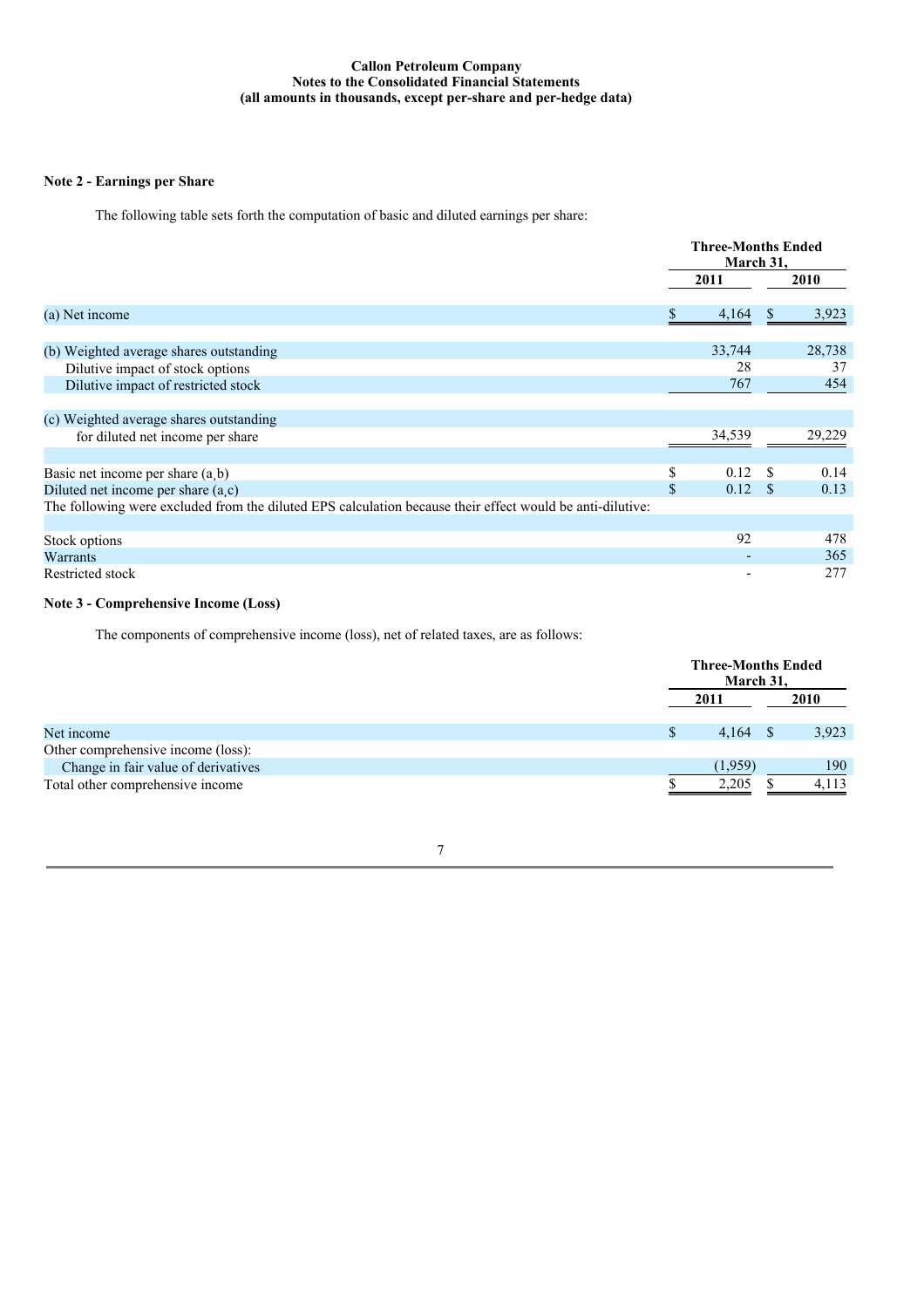### **Note 4 – Borrowings**

The Company's borrowings consisted of the following at:

| <b>December</b><br>31, 2010 |
|-----------------------------|
| $\overline{\phantom{a}}$    |
| 106,961<br>137,961          |
| 106.961<br>137,961          |
|                             |
|                             |
| 20,717<br>27,543            |
| 165,504<br>127,678          |
| March 31.                   |

## **Senior Secured Revolving Credit Facility (the "Credit Facility")**

In January 2010, the Company amended its Credit Facility agreement to include Regions Bank as the sole arranger and administrative agent. The third amended and restated Credit Facility, which matures on September 25, 2012, provides for a \$100,000 facility. Amounts borrowed under the Credit Facility may not exceed a borrowing base which is reviewed and re-determined on a semi-annual basis using second and fourth quarter financial results. The borrowing base was \$30,000 at December 31, 2010 and March 31, 2011. During May 2011, Regions Bank approved a \$45,000 borrowing base, which represents a \$15,000 or 50% increase over the Company's previous \$30,000 borrowing base, and is secured by mortgages covering the Company's major oil fields. As of March 31, 2011, the interest rate on the facility was 6%, defined in the agreement as 4% above a defined index rate, and in no event will the interest rate be less than 6%. Simultaneous with the May 2011 increase in the borrowing base, Regions Bank also approved a reduction in the interest rate on the facility from the previous floor of 6% to 3%, which is calculated as the London Interbank Offered Rate ("LIBOR"), with a minimum of 0.5%, plus a tiered rate ranging from 2.5% to 3.0%, which is based on the amount drawn on the facility. In addition, the credit facility continues to carry a commitment fee of 0.5% per annum on the unused portion of the borrowing base, is payable quarterly.

### **13% Senior Notes due 2016 ("Senior Notes") and Deferred Credit**

During the fourth quarter of 2009, the Company exchanged approximately 92% of the principal amount, or \$183,948, of the Company's 9.75% Senior Notes ("Old Notes") for \$137,961 of Senior Notes. The exchange resulted in a 25% reduction in the principal amount of the Old Notes, and included a 3.25% increase in the coupon rate from 9.75% to 13%. In addition, holders of the tendered notes received 3,794 shares of common stock and 311 shares of Convertible Preferred Stock which was valued on November 24, 2009 in the amount of \$11,527 and recorded as an increase to stockholders' equity. On December 31, 2009, each share of the Convertible Preferred Stock was automatically converted into 10 shares of common stock The Senior Notes' 13% interest coupon is payable on the last day of each quarter. Certain of the Company's subsidiaries guarantee the Company's obligations under the Senior Notes. The subsidiary guarantors are 100% owned, all of the guarantees are full and unconditional and joint and several, the parent company has no independent assets or operations and any subsidiaries of the parent company other than the subsidiary guarantors are minor.

Upon issuing the Senior Notes during November 2009, the Company reduced the carrying amount of the Old Notes by the fair value of the common and preferred stock issued in the amount of \$11,527. The \$31,507 difference between the adjusted carrying amount of the Old Notes and the principal of the Senior Notes was recorded as a deferred credit, which is being amortized as a reduction of interest expense over the life of the Senior Notes at an 8.5% effective interest rate. The following table summarizes the Company's deferred credit balance:

|   |                       |                              |                   | Amortization Recorded  | <b>Estimated Amortization</b> |
|---|-----------------------|------------------------------|-------------------|------------------------|-------------------------------|
|   |                       | Accumulated                  |                   | during $2011$ as a     | Expected to be                |
|   | <b>Gross Carrying</b> | <b>Amortization at March</b> | Carrying Value at | Reduction of Interest  | Recorded during the           |
|   | Amount                | 31, 2011(1)                  | March 31, 2011    | Expense <sup>(1)</sup> | Remainder of 2011             |
| ሖ | 31.507                | 10.790                       | 20.717            | 822                    | 2.333                         |

(1) Amortization recorded during 2011 excludes \$6,004 of accelerated amortization related to the March 2011 early redemption of \$31,000 principal of notes discussed below, which is recorded in the Statement of Operations as part of the "Gain on early extinguishment of debt." The Accumulated Amortization at March 31, 2011 includes the \$6,004 of accelerated amortization.

On March 19, 2011, using a portion of the proceeds from the Company's recent equity offering discussed in Note 7, the Company redeemed Senior Notes with a carrying value of \$37,004, including \$6,004 of the Notes'deferred credit, in exchange for \$35,062, comprised of the \$31,000 principal of the notes, the \$4,030 call premium and \$32 of redemption expenses, which resulted in a \$1,942 net gain on the early extinguishment of debt.

## **Restrictive Covenants**

The Indenture governing our Senior Notes and the Company's Credit Facility contains various covenants including restrictions on additional indebtedness and payment of cash dividends. In addition, Callon's Credit Facility contains covenants for maintenance of certain financial ratios. The Company was in compliance with these covenants at March 31, 2011.

## **Note 5 - Derivative Instruments and Hedging Activities**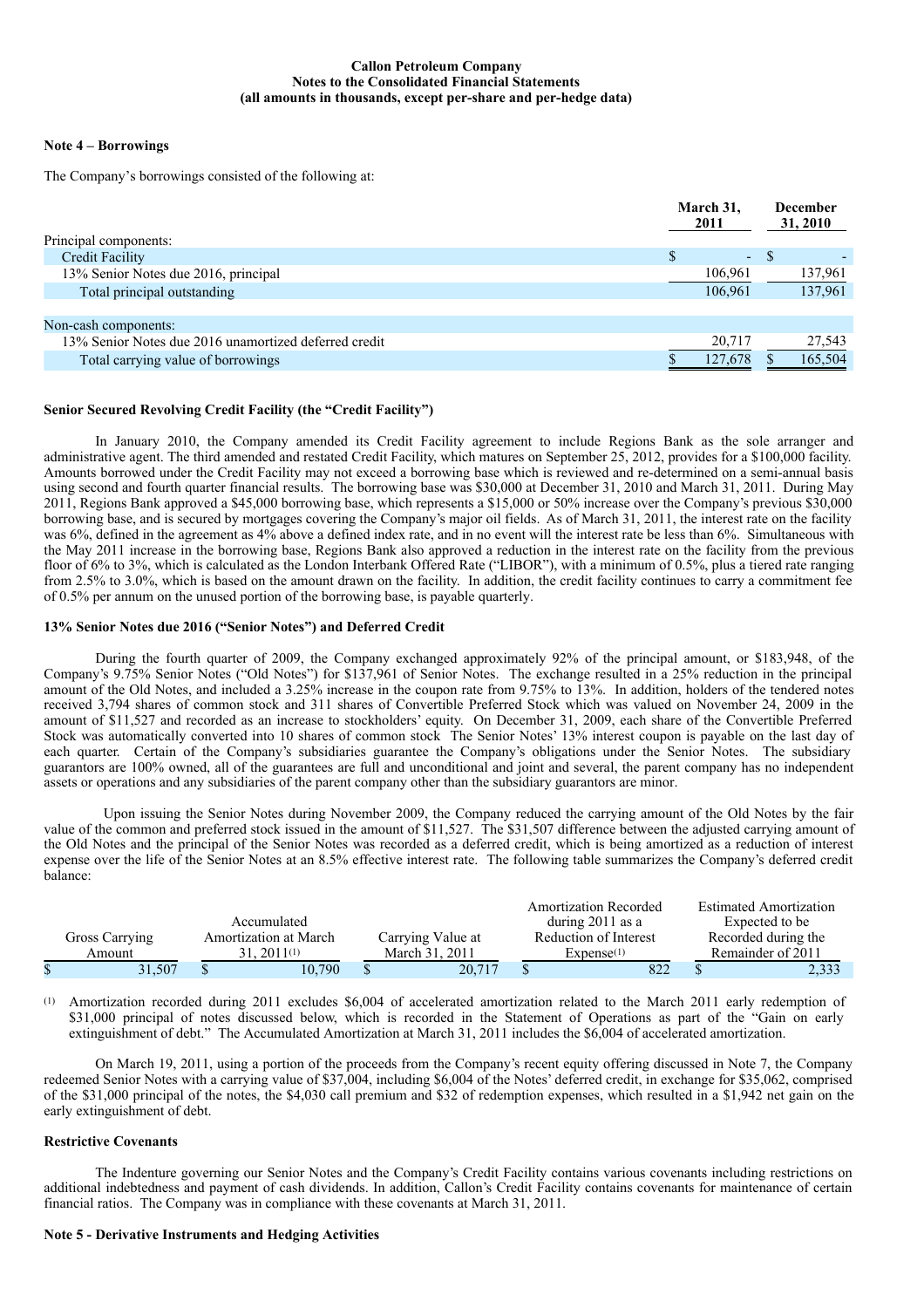### *Objectives and Strategies for Using Derivative Instruments*

The Company is exposed to fluctuations in crude oil and natural gas prices on its production. Consequently, the Company believes it is prudent to manage the variability in cash flows on a portion of its crude oil and natural gas production. The Company utilizes primarily collars and swap derivative financial instruments to manage fluctuations in cash flows resulting from changes in commodity prices. The Company does not use these instruments for speculative purposes.

### *Counterparty Risk*

The use of derivative transactions exposes the Company to counterparty credit risk, or the risk that a counterparty will be unable to meet its commitments. To reduce the Company's risk in this area, counterparties to the Company's commodity derivative instruments include a large, well-known financial institution and a large, well-known oil and gas company. The Company monitors counterparty creditworthiness on an ongoing basis; however, it cannot predict sudden changes in counterparties' creditworthiness. In addition, even if such changes are not sudden, the Company may be limited in its ability to mitigate an increase in counterparty credit risk. Should one of these counterparties not perform, the Company may not realize the benefit of some of its derivative instruments under lower commodity prices.

The Company executes commodity derivative transactions under master agreements that have netting provisions that provide for offsetting payables against receivables. In general, if a party to a derivative transaction incurs an event of default, as defined in the applicable agreement, the other party will have the right to demand the posting of collateral, demand a transfer or terminate the arrangement.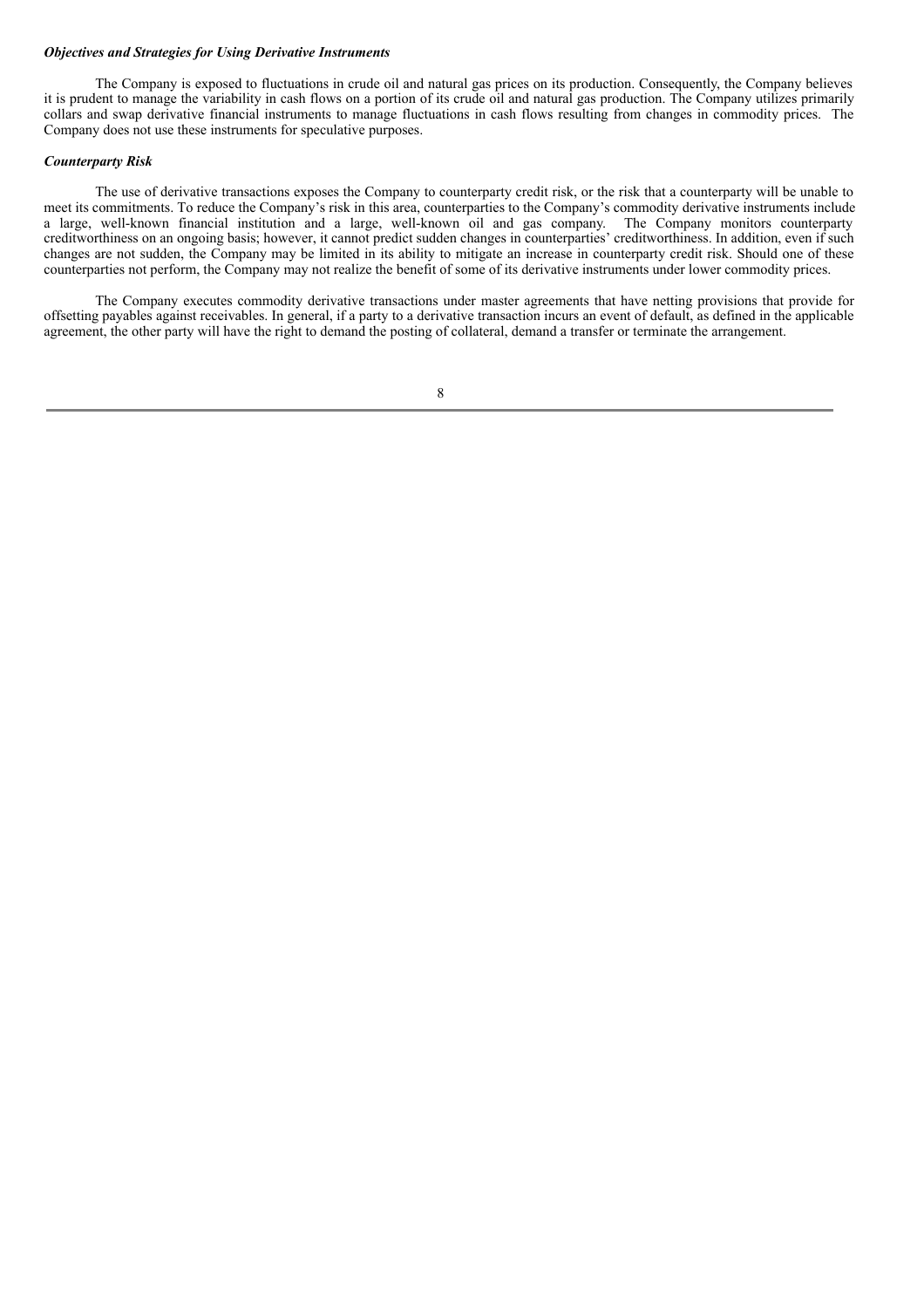### *Settlements and Financial Statement Presentation*

Settlements of the Company's oil and gas collar derivative contracts are based on the difference between the contract price or prices specified in the derivative instrument and a New York Mercantile Exchange ("NYMEX") price. The estimated fair value of these collar contracts is based upon closing exchange prices on NYMEX and the time value of options. See Note 6, "Fair Value Measurements."

The Company's derivative contracts are designated as cash flow hedges, and are recorded at fair market value with the changes in fair value recorded net of tax through other comprehensive income (loss) ("OCI") in stockholders' equity. The cash settlements on contracts for future production are recorded as an increase or decrease in oil and gas sales. Both changes in fair value and cash settlements of ineffective derivative contracts are recognized as derivative expense (income).

Listed in the table below are the outstanding oil and gas derivative contracts as of March 31, 2011:

| Product         | <b>Product Type</b> | <b>Volumes per</b><br>Month | <b>Ouantity Type</b> | Average<br><b>Floor Price</b><br>per Hedge |  | Average<br><b>Ceiling</b><br>Price per<br>Hedge | Period          |
|-----------------|---------------------|-----------------------------|----------------------|--------------------------------------------|--|-------------------------------------------------|-----------------|
|                 |                     |                             |                      |                                            |  |                                                 |                 |
| Oil             | Collar              | 10                          | <b>Bbls</b>          | \$<br>75.00 \$                             |  | 101.85                                          | $April - Decl1$ |
| Oil             | Collar              | 5                           | <b>Bbls</b>          | 80.00                                      |  | 102.00                                          | $April - Decl1$ |
| Oil             | Collar              | 10                          | <b>Bbls</b>          | 75.00                                      |  | 94.50                                           | $April - Decl1$ |
| O <sub>il</sub> | Collar              | 15                          | <b>Bbls</b>          | 90.00                                      |  | 122.00                                          | $April - Decl1$ |

The tables below present the effect of the Company's derivative financial instruments on the consolidated statements of operations as an increase (decrease) to oil and gas sales:

|                                                                                                                    | <b>Three-Months ended March</b> |      |
|--------------------------------------------------------------------------------------------------------------------|---------------------------------|------|
|                                                                                                                    | 2011                            | 2010 |
| Amount of gain (loss) reclassified from OCI into income (effective portion)                                        | $(101)$ \$                      |      |
| Amount of gain (loss) recognized in income (ineffective portion and<br>amount excluded from effectiveness testing) | (41)                            |      |

#### *Subsequent event*

During April 2011, the Company executed additional hedges as follows:

| Product | <b>Product Type</b> | Volumes per<br>Month | <b>Quantity Type</b> | Average<br><b>Floor Price</b><br>per Hedge |       | Average<br><b>Ceiling</b><br>Price per<br>Hedge | Period          |
|---------|---------------------|----------------------|----------------------|--------------------------------------------|-------|-------------------------------------------------|-----------------|
| Oil     | Collar              | 25                   | <b>Bbls</b>          | \$                                         | 90.00 | 122.00                                          | $Jan12 - Dec12$ |
| Oil     | Collar              | 25                   | <b>Bbls</b>          |                                            | 95.00 | 125.00                                          | $Jan12 - Dec12$ |

#### **Note 6 - Fair Value Measurements**

The fair value hierarchy outlined in the relevant accounting guidance gives the highest priority to Level 1 inputs, which consist of unadjusted quoted prices for identical instruments in active markets. Level 2 inputs consist of quoted prices for similar instruments. Level 3 valuations are derived from inputs that are significant and unobservable, and these valuations have the lowest priority.

#### *Fair Value of Financial Instruments*

*Cash, Cash Equivalents, Short-Term Investments.* The carrying amounts for these instruments approximate fair value due to the short-term nature or maturity of the instruments.

*Debt.* The Company's debt is recorded at the carrying amount on its Consolidated Balance Sheet. The fair value of Callon's fixedrate debt is based upon estimates provided by an independent investment banking firm. The carrying amount of floating-rate debt approximates fair value because the interest rates are variable and reflective of market rates.

The following table summarizes the respective carrying and fair values at:

|                                | <b>March 31, 2011</b> |                   | <b>December 31, 2010</b> |  |                   |  |                   |
|--------------------------------|-----------------------|-------------------|--------------------------|--|-------------------|--|-------------------|
|                                |                       | Carrying<br>Value | <b>Fair Value</b>        |  | Carrying<br>Value |  | <b>Fair Value</b> |
| 13% Senior Notes due $2016(1)$ |                       | 127,678           | 118,727                  |  | 165,504           |  | 140.030           |

(1) Fair value is calculated only in relation to the \$106,961 and \$137,961 principal outstanding of the 13% Senior Notes at the dates indicated above, respectively. The remaining \$20,717 and \$27,543, respectively, which t

#### *Assets and Liabilities Measured at Fair Value on a Recurring Basis*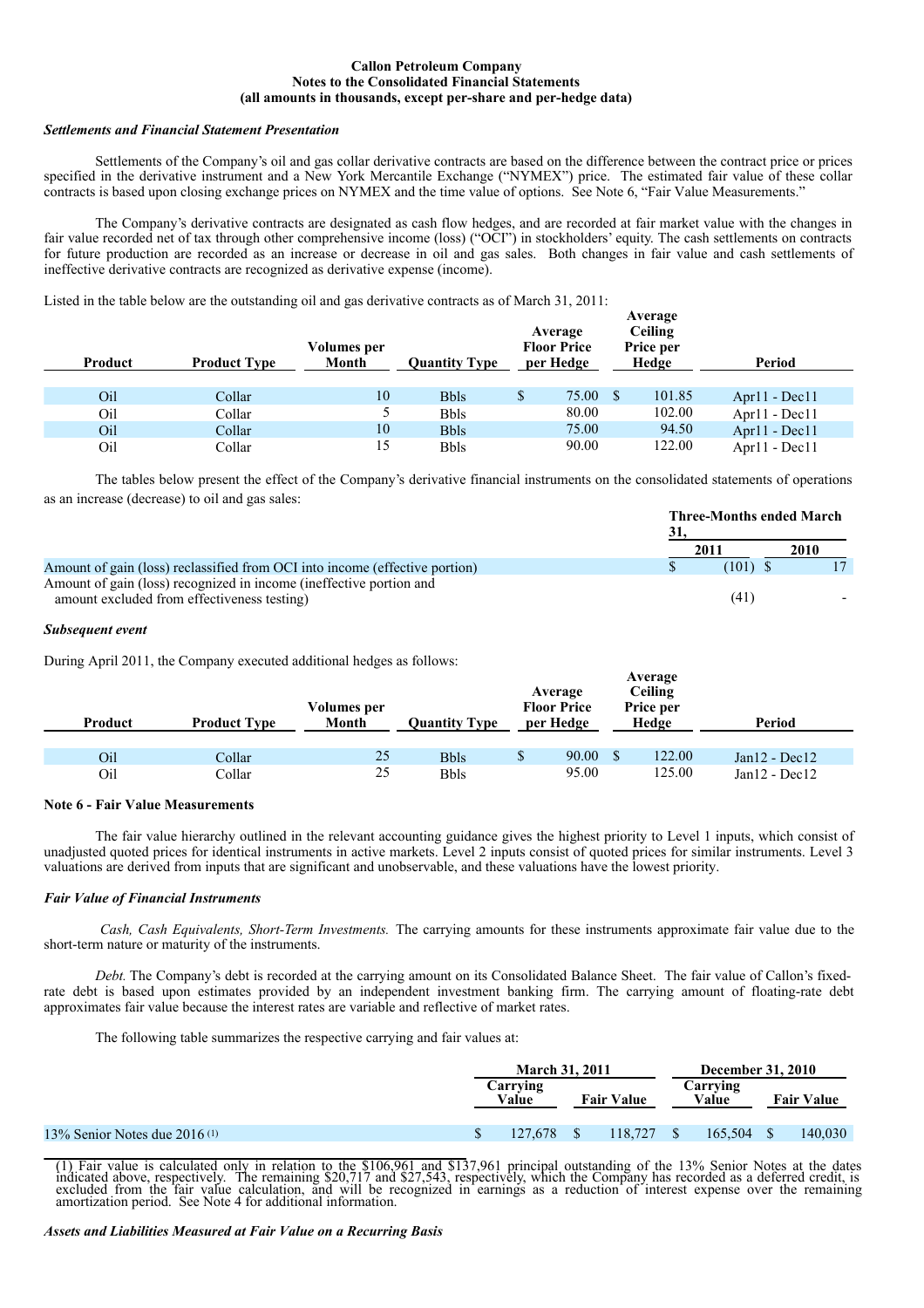Certain assets and liabilities are reported at fair value on a recurring basis (unless otherwise noted below) in Callon's Consolidated Balance Sheet. The following methods and assumptions were used to estimate the fair values:

*Commodity Derivative Instruments.* Callon's derivative policy allows for commodity derivative instruments to consist of collars and natural gas and crude oil basis swaps. As disclosed in Note  $\hat{5}$ , the Company's hedge portfolio includes only collar contracts. The fair value of these derivatives is calculated using a valuation model that utilizes market-corroborated inputs that are observable over the term of the derivative contract, and the values are corroborated by quotes obtained from counterparties to the agreements. The Company's fair value calculations also incorporate an estimate of the counterparties' default risk for derivative assets and an estimate of the Company's default risk for derivative liabilities. The Company believes that these inputs primarily fall within Level 2 of the fair-value hierarchy based on the wide availability of quoted market prices for similar commodity derivative contracts. For additional information, see Note 5.

The following tables present the Company's liabilities measured at fair value on a recurring basis for each hierarchy level:

| <b>Balance Sheet Presentation</b><br>As of March 31, 2011 |                             | <b>Level 1</b><br><b>Level 2</b> |                          |    | Level 3              |  |                      | Total |                                                                          |              |
|-----------------------------------------------------------|-----------------------------|----------------------------------|--------------------------|----|----------------------|--|----------------------|-------|--------------------------------------------------------------------------|--------------|
|                                                           |                             |                                  |                          |    |                      |  |                      |       |                                                                          |              |
| Fair market value of<br>derivatives                       | $\mathcal{S}$               |                                  |                          | -S |                      |  |                      |       |                                                                          | 2,937        |
| Other long-term liabilities                               |                             |                                  |                          |    |                      |  |                      |       |                                                                          |              |
|                                                           |                             |                                  | $\overline{\phantom{0}}$ |    | (2,937)              |  |                      |       |                                                                          | (2,937)      |
|                                                           |                             |                                  |                          |    |                      |  |                      |       |                                                                          |              |
| <b>Balance Sheet Presentation</b>                         |                             | <b>Level 1</b>                   |                          |    | <b>Level 2</b>       |  | Level 3              |       |                                                                          | <b>Total</b> |
|                                                           |                             |                                  |                          |    |                      |  |                      |       |                                                                          |              |
| Fair market value of<br>derivatives                       | $\mathcal{S}$               |                                  |                          |    |                      |  |                      |       |                                                                          | 937          |
|                                                           |                             |                                  |                          |    |                      |  |                      |       |                                                                          |              |
|                                                           |                             |                                  | $\overline{\phantom{0}}$ |    | (937)                |  |                      |       |                                                                          | (937)        |
|                                                           | Other long-term liabilities |                                  |                          |    | $\sim 100$<br>$-$ \$ |  | $2,937$ \$<br>937 \$ |       | $\overline{\phantom{0}}$<br>$\Delta \sim 10$<br>$\overline{\phantom{0}}$ | $-$ \$       |

The derivative fair values above are based on analysis of each contract. Derivative liabilities with the same counterparty are presented here on a gross basis, even where the legal right of offset exists.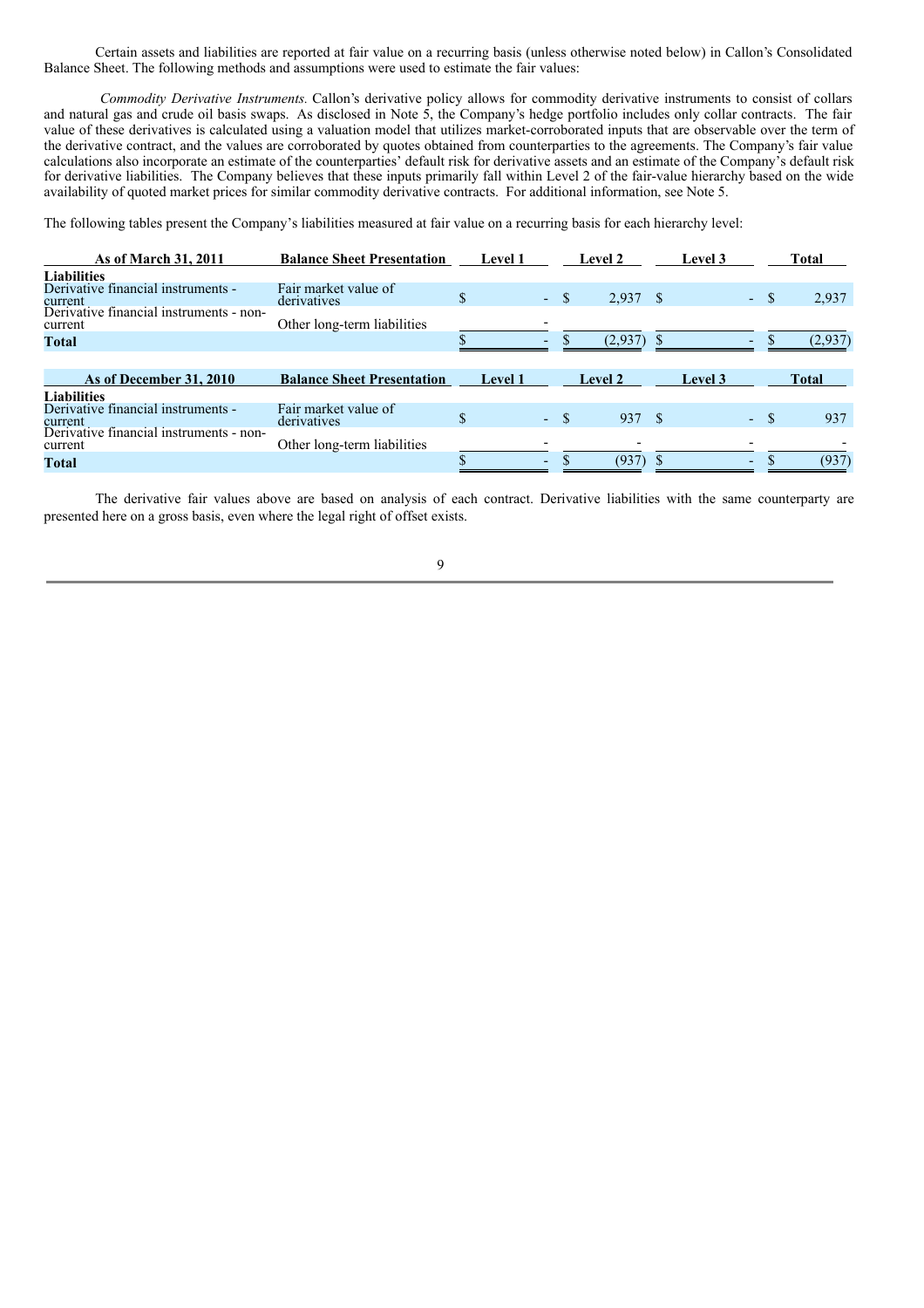### *Assets and Liabilities Measured at Fair Value on a Nonrecurring Basis*

Certain assets and liabilities are reported at fair value on a nonrecurring basis in Callon's Consolidated Balance Sheet. The following methods and assumptions were used to estimate the fair values:

*Asset Retirement Obligations Incurred in Current Period.* Callon estimates the fair value of AROs based on discounted cash flow projections using numerous estimates, assumptions and judgments regarding such factors as (1) the existence of a legal obligation for an ARO, (2) amounts and timing of settlements, (3) the credit-adjusted risk-free rate to be used and (4) inflation rates. AROs incurred through March 31, 2011 were Level 3 fair value measurements. See Note 9, Asset Retirement Obligations, which provides a summary of changes in the ARO liability.

# **Note 7 – Equity Transactions**

During February, 2011, the Company received \$73,765 in net proceeds through the public offering of 10,100 shares of its common stock, which included the issuance of 1,100 shares pursuant to the underwriters' over-allotment option. As discussed in Note 4, the Company used a portion of the proceeds to redeem \$31,000 principal or 22% of its Senior Notes. The remaining proceeds are intended for general corporate purposes including the accelerated development of the Company's Permian Basin and other onshore assets.

### **Note 8 - Income Taxes**

The following table presents Callon's net unrecognized tax benefits relating to its reported net losses and other temporary differences from operations:

|                                               | March 31.<br>2011 | <b>December</b><br>31, 2010 |
|-----------------------------------------------|-------------------|-----------------------------|
| Deferred tax asset:                           |                   |                             |
| Federal net operating loss carryforward       | \$                | 79,788 \$<br>79,680         |
| Statutory depletion carryforward              |                   | 6,140<br>6.242              |
| Alternative minimum tax credit carryforward   |                   | 208<br><b>208</b>           |
| Asset retirement obligations                  |                   | 4,018<br>3,966              |
| Other                                         | 15,901            | 16,807                      |
| Deferred tax asset before valuation allowance | 106.105           | 106,853                     |
| Less: Valuation allowance                     | (83,943)          | (85, 222)                   |
| Total deferred tax asset                      | 22,162            | 21,631                      |
| Deferred tax liability:                       |                   |                             |
| Oil and gas properties                        | 22,162            | 21,631                      |
| Total deferred tax liability                  | 22,162            | 21,631                      |
| Net deferred tax asset                        |                   | $\overline{\phantom{a}}$    |

In assessing the realizability of deferred tax assets, the Company considers whether it is more likely than not that some portion or all of the deferred tax assets will not be realized. The ultimate realization of deferred tax assets is dependent upon the generation of future taxable income during the periods in which those temporary differences become deductible. The Company considers the scheduled reversal of deferred tax liabilities, projected future taxable income and tax planning strategies in making this assessment. Following an impairment of oil and gas properties recorded during the fourth quarter of 2008, the Company remains in a three-year cumulative loss position as of March 31, 2011. Accordingly, the Company continues to carry a full valuation allowance against its net deferred tax assets, which will affect the Company's effective tax rate in future periods to the extent these deferred tax assets are recognized.

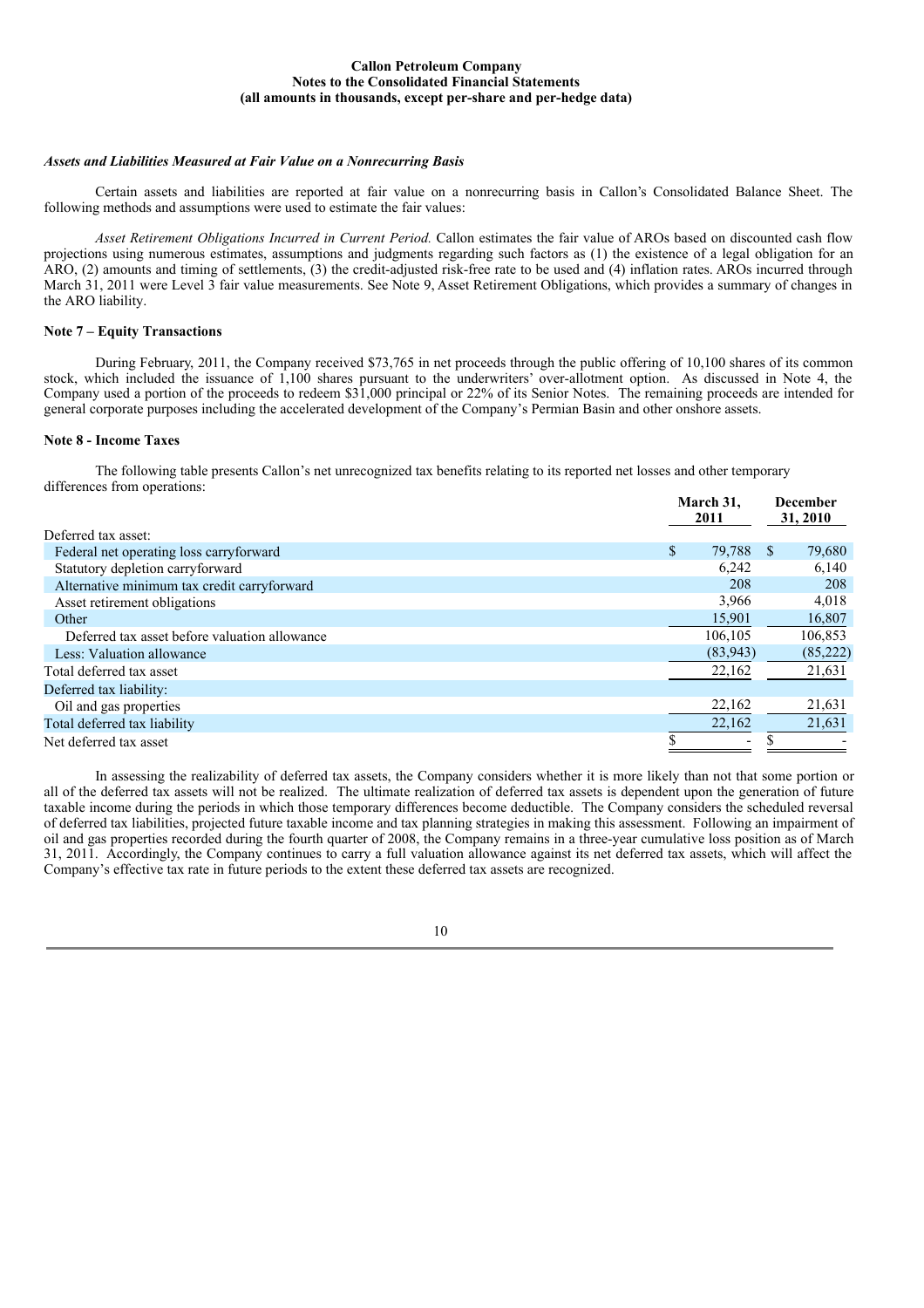## **Note 9 - Asset Retirement Obligations**

The following table summarizes the Company's asset retirement obligations activity for the three-months ended March 31, 2011:

| Asset retirement obligations at January 1, 2011          | 15,925   |
|----------------------------------------------------------|----------|
| Accretion expense                                        | 615      |
| Liabilities incurred                                     | <b>Q</b> |
| Liabilities settled                                      | (1,634)  |
| Revisions to estimate                                    | 636      |
| Asset retirement obligations at end of period            | 15,551   |
| Less: current asset retirement obligations               | (2,405)  |
| Long-term asset retirement obligations at March 31, 2011 | 13,146   |

Liabilities settled primarily relate to properties sold during the period for which the related asset retirement obligations were assumed by the purchaser, and also includes individual properties, primarily located in the Gulf of Mexico, plugged and abandoned during the period.

Certain of the Company's operating agreements require that assets be restricted for future abandonment obligations. Amounts recorded on the Consolidated Balance Sheets as restricted investments were \$4,481 at March 31, 2011 and included \$399 recorded as current and \$4,082 recorded as long-term at quarter end. These investments include primarily U.S. Government securities, and are held in abandonment trusts dedicated to pay future abandonment costs for several of the Company's oil and gas properties.

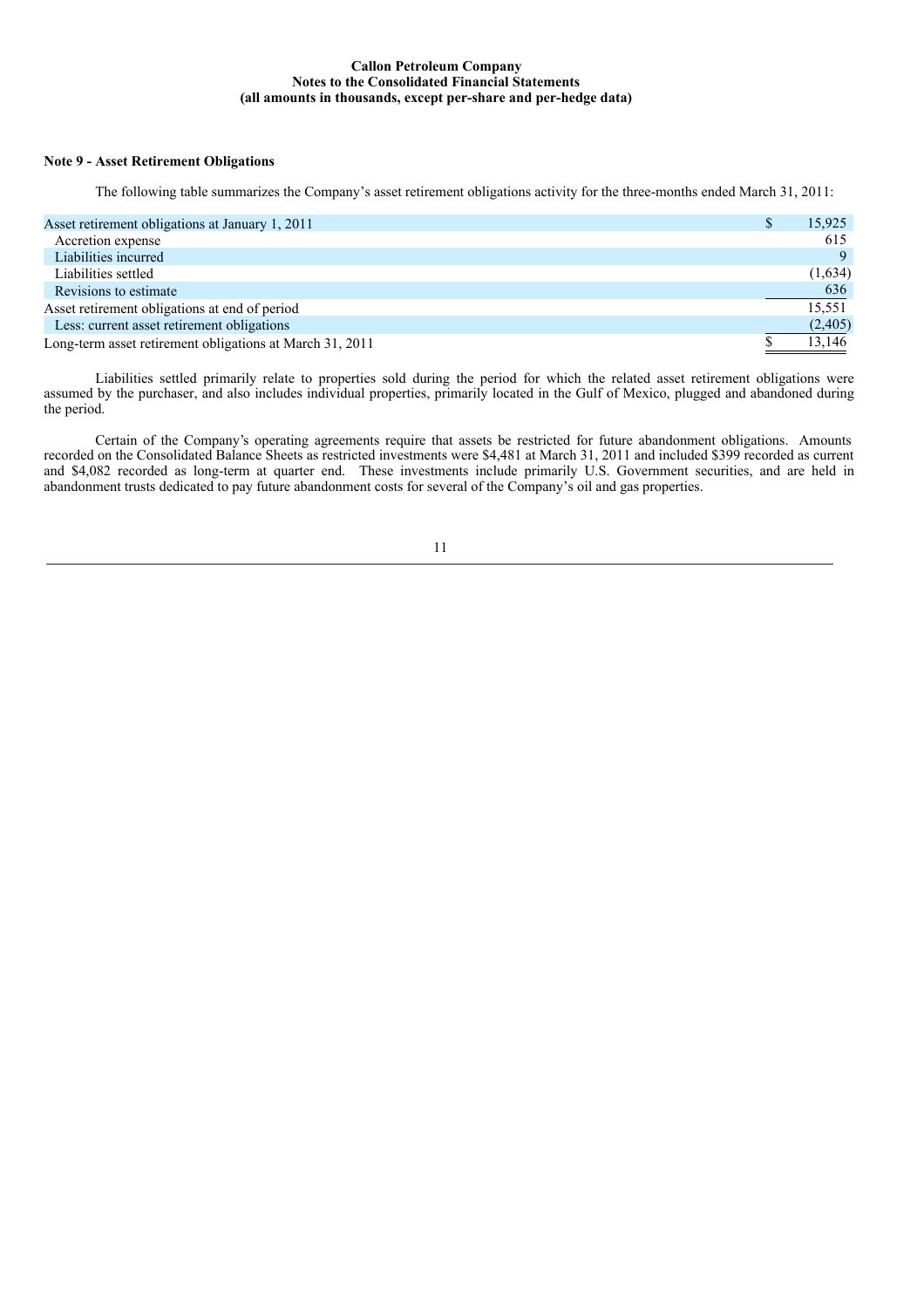## **Special Note Regarding Forward Looking Statements**

All statements, other than historical fact or present financial information, may be deemed to be forward-looking statements within the meaning of Section 27A of the Securities Act of 1933, as amended, and Section 21E of the Securities Exchange Act of 1934, as amended. All statements that address activities, outcomes and other matters that should or may occur in the future, including, without limitation, statements regarding the financial position, business strategy, production and reserve growth and other plans and objectives for our future operations, are forward-looking statements. Although we believe the expectations expressed in such forward-looking statements are based on reasonable assumptions, such statements are not guarantees of future performance. We have no obligation and make no undertaking to publicly update or revise any forward-looking statements, except as may be required by law.

Forward-looking statements include the items identified in the preceding paragraph, information concerning possible or assumed future results of operations and other statements in this Form 10-Q identified by words such as "anticipate," "project," "intend," "estimate," "expect," "believe," "predict," "budget," "projection," "goal," "plan," "forecast," "target" or similar expressions.

You should not place undue reliance on forward-looking statements. They are subject to known and unknown risks, uncertainties and other factors that may affect our operations, markets, products, services and prices and cause our actual results, performance or achievements to be materially different from any future results, performance or achievements expressed or implied by the forward-looking statements. In addition to any assumptions and other factors referred to specifically in connection with forward-looking statements, risks, uncertainties and factors that could cause our actual results to differ materially from those indicated in any forward-looking statement include, but are not limited to:

- · the timing and extent of changes in market conditions and prices for commodities (including regional basis differentials);
- our ability to transport our production to the most favorable markets or at all;
- · the timing and extent of our success in discovering, developing, producing and estimating reserves;
- our ability to fund our planned capital investments;
- · the impact of government regulation, including any increase in severance or similar taxes, legislation relating to hydraulic

fracturing, the climate and over-the-counter derivatives;

- · the costs and availability of oilfield personnel services and drilling supplies, raw materials, and equipment and services;
- our future property acquisition or divestiture activities;
- the effects of weather:
- increased competition;
- the financial impact of accounting regulations and critical accounting policies;
- the comparative cost of alternative fuels;
- · conditions in capital markets, changes in interest rates and the ability of our lenders to provide us with funds as agreed;
- credit risk relating to the risk of loss as a result of non-performance by our counterparties; and
- any other factors listed in the reports we have filed and may file with the Securities and Exchange Commission ("SEC").

We caution you that the forward-looking statements contained in this Form 10-Q are subject to all of the risks and uncertainties, many of which are beyond our control, incident to the exploration for and development, production and sale of oil and natural gas. These risks include, but are not limited to, the risks described in Item 1A our Annual Report on Form 10-K for the year ended December 31, 2010 (the "2010 Annual Report on Form 10-K"), and all quarterly reports on Form 10-Q filed subsequently thereto ("Form 10-Qs").

Should one or more of the risks or uncertainties described above or elsewhere in our 2010 Annual Report on Form 10-K occur, or should underlying assumptions prove incorrect, our actual results and plans could differ materially from those expressed in any forward-looking statements. We specifically disclaim all responsibility to publicly update any information contained in a forward-looking statement or any forward-looking statement in its entirety and therefore disclaim any resulting liability for potentially related damages.

All forward-looking statements attributable to us are expressly qualified in their entirety by this cautionary statement.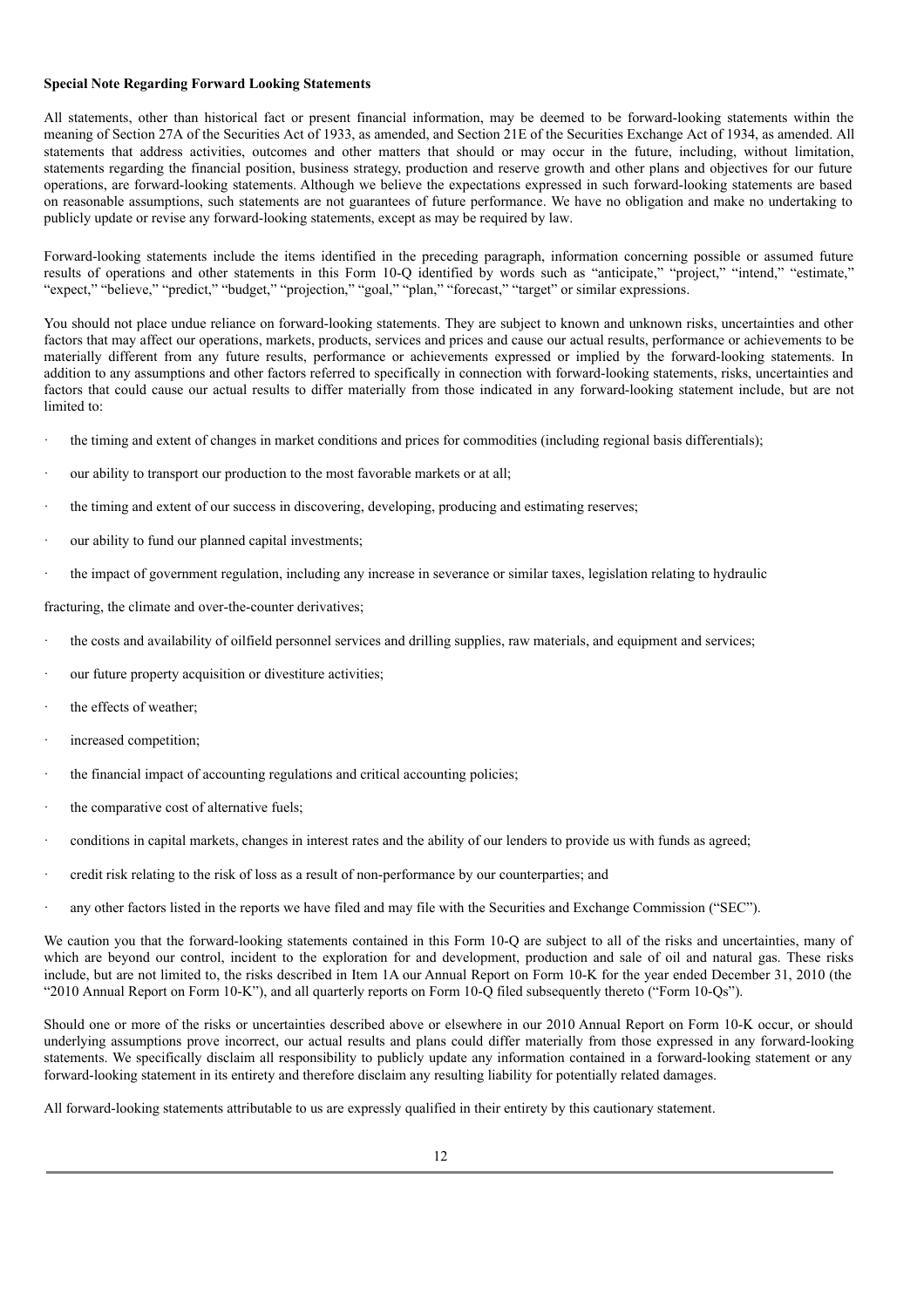### **Item 2. Management's Diescussion and Analysis of Financial Condition and Results of Operations General**

The following management's discussion and analysis describes the principal factors affecting the Company's results of operations, liquidity, capital resources and contractual cash obligations. This discussion should be read in conjunction with the accompanying unaudited consolidated financial statements and our Annual Report on Form 10-K for the year ended December 31, 2010 ("Annual Report"), which include additional information about our business practices, significant accounting policies, risk factors, and the transactions that underlie our financial results. When appropriate, the Company also updates its risk factors in Part II, Item 1A of this filing.

Our website address is www.callon.com. All of our filings with the SEC are available free of charge through our website as soon as reasonably practicable after we file them with, or furnish them to, the SEC. Information on our website does not form part of this report on Form 10-Q.

We have been engaged in the exploration, development, acquisition and production of oil and gas properties since 1950. Prior to 2009, our operations were focused on exploration and production in the Gulf of Mexico. During 2009, we took steps to change our operational focus to lower risk, onshore exploration and development activities.

### **Overview and Outlook**

During the first quarter of 2011, we reported net income and fully diluted earnings per share of \$4.2 million and \$0.12, respectively, compared to net income and diluted earnings per share of \$3.9 million and \$0.13, respectively for the same period of 2010. These results are discussed in greater detail within the "Results of Operations" section included below. Key accomplishments to date in 2011 include:

- Successfully completed a public offering of 10.1 million shares during February 2011 for which the Company received \$73.8 million in net proceeds. While approximately 47% of the proceeds were used to reduce the Company's debt outstanding, the remaining proceeds will be used to both fund the company's development of its onshore assets and are available should the Company identify an attractive acquisition opportunity.
- Redeemed during March 2011 \$31 million of principal of the Senior Notes resulting in a net gain on the early extinguishment of debt of approximately \$2.0 million. This redemption reduced the principal of the Company's debt outstanding by approximately 22% to \$107 million, and will reduce future interest expense by approximately \$3.2 million during 2011 and by \$4.0 million for each full year through the Notes' maturity in 2016.
- Increased the Credit Facility borrowing base to \$45 million, representing a \$15 million or 50% increase over the previously approved \$30 million borrowing base. Simultaneously received a reduction in the Credit Facility's interest rate from a minimum of 6% to 3%.

Our success in these areas allows us to continue executing on our strategy to shift our operational focus from the offshore Gulf of Mexico to developing longer life, lower risk onshore properties. Our onshore properties along with the cash flow from our Gulf of Mexico operations have not only dramatically re-shaped our portfolio and outlook, but we believe well positioned us to continue diversifying our portfolio by building profitable growth opportunities onshore. Highlights of our onshore development program include:

## · **Onshore – Permian Basin**

We currently own approximately 8,800 net acres in the Permian Basin, of which approximately 80% is prospective for the Wolfberry. We operate substantially all of the production and development of these properties, which are located in Crockett, Ector, Midland and Upton Counties, Texas. As of December 31, 2010, the properties included estimated proved reserves of 4.5 MMBoe producing approximately 550 Boe per day ("Boe/d") from 33 gross wells, and the acreage had the potential for an additional 132 wells based on 40-acre spacing.

During the first three months of 2011, we fracture stimulated and placed on production six of the nine wells that were drilled as of December 31, 2010 and awaiting fracture stimulation services. We also drilled an additional eight wells during the first three months of 2011 at a total cost, including completion costs, of approximately \$15.9 million, which was included in our 2011 capital expenditures budget designed to fund the drilling of up to 41 gross wells (39, net wells).

Early in 2011, we entered into an agreement with our fracture stimulation service provider to perform a minimum of three well stimulations per month through April 2011, which increases to four well stimulations per month in May 2011 and through the end of the year. Either party to the agreement may cancel the agreement without penalty with at least 30 days notice. Due to high wind conditions for much of April which caused operational delays throughout the Permian Basin, our fracture stimulation service provider requested approval to schedule only 2 wells for stimulation in the month of April. We expect to fracture stimulate eight or nine additional wells during the second quarter of 2011. As our fracture stimulation provider builds additional capacity in the Permian Basin, we hope to secure up to five well stimulations per month beginning August, 2011.

In order to reach the base of the Atoka formation, we have adjusted the depth of our wells by up to an additional 500 feet, which we believe to be prospective in the area. Utilizing the two drilling rigs presently active along with contracting a third rig in the third quarter, we plan to drill an additional 33wells during 2011.

### · **Onshore – Shale Gas (Haynesville Shale)**

We own a 69% working interest in a 624-acre unit in the heart of the Haynesville Shale play in Bossier Parish, Louisiana. Our multi-year development plan for this property includes drilling and operating a total of seven horizontal wells, the first of which was placed on production in September 2010. As of March 31, 2011, this well was producing 4,200 Mcfe per day. We have no drilling obligations in our Haynesville Shale position, and currently plan to mobilize a rig to the area once natural gas prices warrant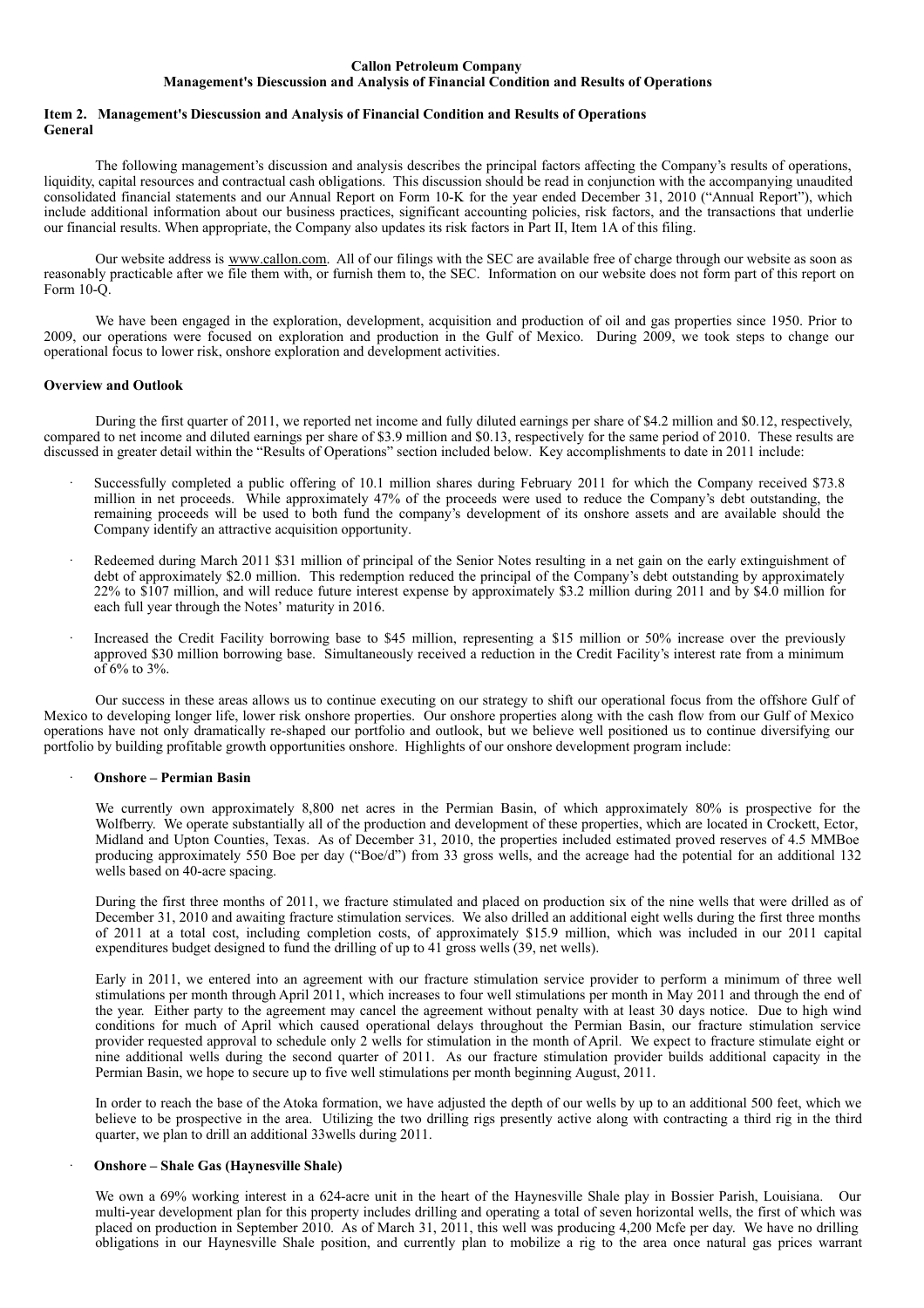continued development of the remaining six planned gross horizontal wells.

We continue to monitor the changing regulatory environment, particularly the passing of the recent Dodd-Frank Wall Street Reform and Consumer Protection Act (the "Bill") of 2010, including its section 1504 that is applicable to "resource extraction issuers" (i.e. oil and gas companies). Among a broad spectrum of the Bill's provisions aimed at reforming the United States' financial system in an effort to reduce systemic risk, the Bill contains various corporate governance and disclosure provisions. While it is too soon to fully evaluate the impact the new legislation will have on our operations and profitability, we do not currently believe that its Section 1504 will materially affect our operations or profitability. We will continue to monitor the regulatory environment in our effort to proactively respond to the relevant changes.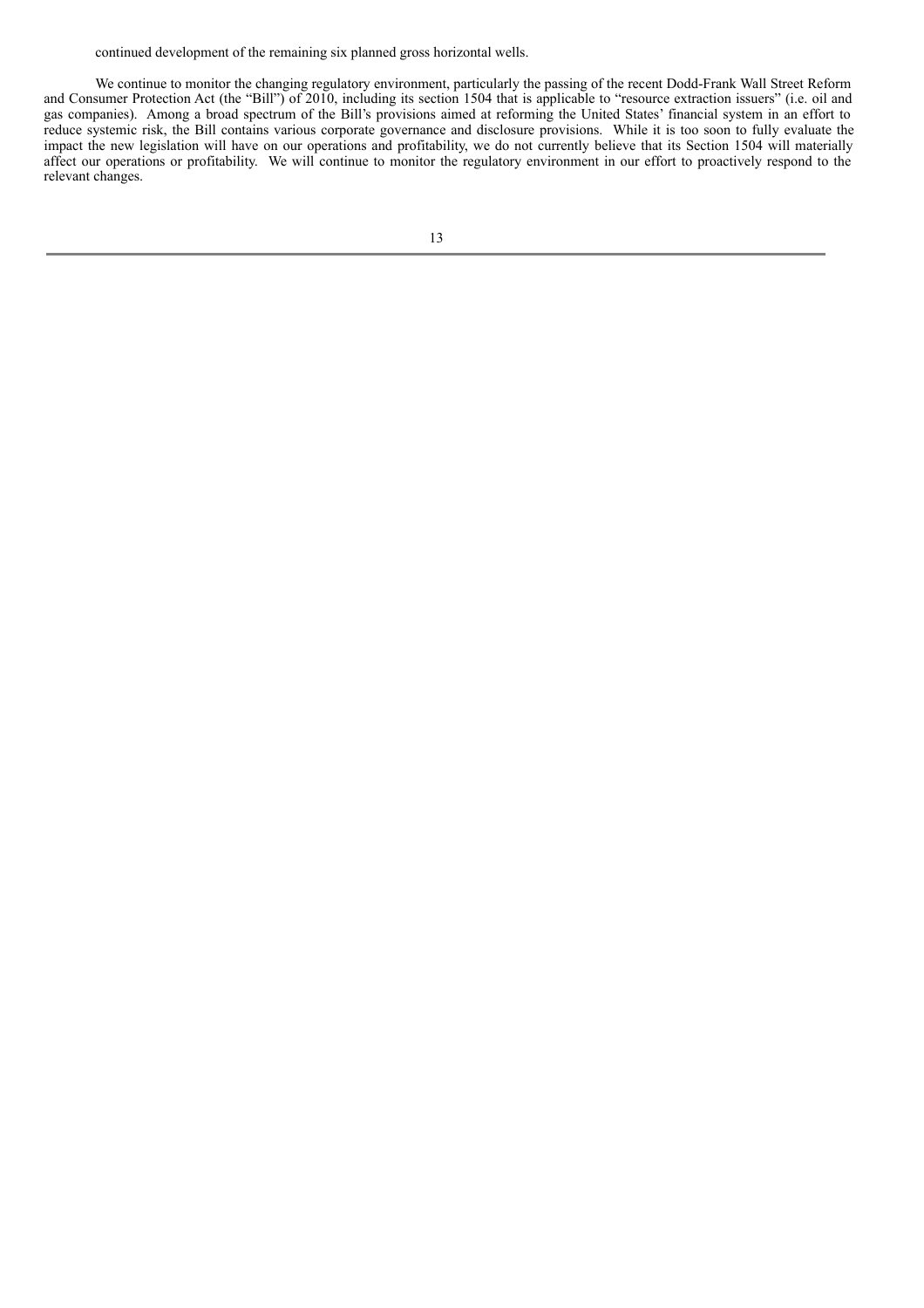### **Liquidity and Capital Resources**

Historically, our primary sources of capital have been cash flows from operations, borrowings from financial institutions and the sale of debt and equity securities. Cash and cash equivalents increased by approximately \$37.1 million during the three month period ending March 31, 2011 to \$54.5 million compared to \$17.4 million at December 31, 2010. The increase in liquidity is primarily attributable to receipt of \$73.8 million from the previously discussed equity offering of 10.1 million shares of common stock offset by approximately \$35 million used to repurchase \$31 million principal of outstanding Senior Notes.

In January 2010, we amended our Senior Secured Credit Agreement to include Regions Bank as the sole arranger and administrative agent. The third amended and restated senior secured credit agreement ("the Credit Facility") matures on September 25, 2012, and provides for a \$100 million facility with a current borrowing base of \$45 million approved by Regions Bank in May 2011, which represents a \$15 million or 50% increase over the previous \$30 million borrowing base. As of March 31, 2011, the interest rate on the facility was 6%, defined in the agreement as 4% above a defined index rate, and in no event will the interest rate be less than 6%. Simultaneous with the May 2011 increase in the borrowing base, Regions Bank also approved a reduction in the interest rate on the facility from the previous floor of 6% to 3%, which is calculated as LIBOR, with a minimum of  $0.5%$ , plus a tiered rate ranging from 2.5% to 3.0%, which is based on the amount drawn on the facility. In addition, the credit facility continues to carry a commitment fee of 0.5% per annum on the unused portion of the borrowing base, is payable quarterly. No amounts were outstanding under the amended facility as of March 31, 2011.

At March 31, 2011, we had approximately \$107.0 million of 13% Senior Notes outstanding with interest payable quarterly, a \$31 million decrease from amounts outstanding at December 31, 2010 following the early redemption previously discussed. The principal reduction in our Senior Notes will reduce 2011 interest expense by approximately \$3.2 million and each full-year thereafter by approximately \$4.0 million.

*2011 Budget and Capital Expenditures***.** For 2011, we designed a flexible capital expenditures spending program that can be funded from cash on hand, inclusive of the proceeds received from the previously discussed equity offering, and cash flows from operations. This budget projects \$107 million of capital expenditures and is primarily focused on the accelerated development of our Permian Basin oil properties, and includes drilling and completing up to 41 wells on this property. This budget also includes all anticipated plugging and abandonment, capitalized interest and certain overhead costs related to acquiring, exploring and developing oil and gas properties.

In addition to cash on hand, should we identify an attractive strategic opportunity or acquisition, we currently have \$45 million of borrowing capacity available under our Credit Facility. We believe that our cash on hand and operating cash flow along with our Credit Facility, if needed, will be adequate to meet our capital, interest payments, and operating requirements for 2011.

#### *Summary cash flow information is provided as follows:*

*Operating Activities.* For the three-months ended March 31, 2011, net cash provided by operating activities was \$13.5 million, compared to \$55.6 million for the same period in 2010. Cash flow from operations in the first quarter of 2010 included a \$44.8 million recoupment of royalties paid to the Bureau of Ocean Energy Management, Regulation and Enforcement ("BOEMRE;" formerly the Minerals Management Service), and related interest of \$7.9 million. Excluding this \$52.7 million related to the BOEMRE royalty recoupment, cash flow provided by operating activities increased period-over-period by approximately 370% or \$10.6 million primarily as a result of a 7% increase in the average realized sales price on an equivalent basis and a 2% increase in total production on an equivalent basis.

*Investing Activities.* For the three-months ended March 31, 2011, net cash used in investing activities was \$15.1 million as compared to \$6.6 million for the same period in 2010. The \$8.5 million increase in net cash used in investing activities is primarily attributable to an increase in capital expenditure spending, and relates to drilling activity on our Permian Basin acreage, which was partially offset by \$2.8 million in proceeds received for the sale of certain mineral interests.

*Financing Activities.* For the three-months ended March 31, 2011, net cash provided by financing activities was \$38.7 million compared to cash used by financing activities of \$10 million during the same period of 2010. The 2011 net cash provided by financing activities included \$73.8 million of net proceeds from an equity offering offset by approximately \$35.1 million used to redeem a \$31 million principal portion of our outstanding Senior Notes and to pay the \$4.0 million call premium and other redemption expenses. The 2010 expenditures related to the \$10 million repayment of outstanding borrowings under the Credit Facility.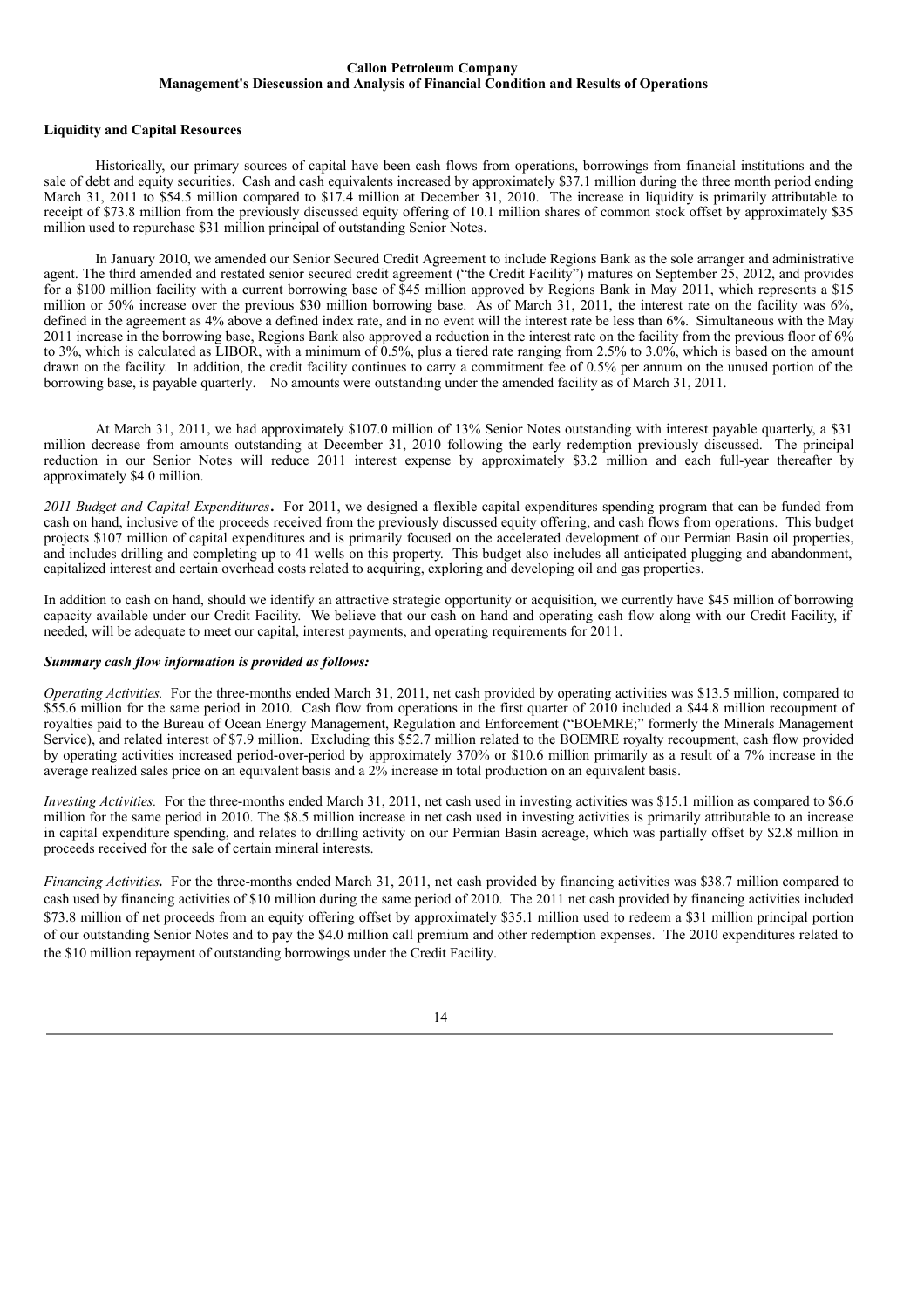# **Results of Operations**

The following table sets forth certain unaudited operating information with respect to the Company's oil and gas operations for the periods indicated:

| Three-Months Ended March 31, |                                                     |                                                                                          |                                                                                                                                                                     |                                                                                             |                                                                                                         |                                                                                                           |  |
|------------------------------|-----------------------------------------------------|------------------------------------------------------------------------------------------|---------------------------------------------------------------------------------------------------------------------------------------------------------------------|---------------------------------------------------------------------------------------------|---------------------------------------------------------------------------------------------------------|-----------------------------------------------------------------------------------------------------------|--|
|                              | 2011                                                |                                                                                          | 2010                                                                                                                                                                |                                                                                             |                                                                                                         | $% Change$                                                                                                |  |
|                              |                                                     |                                                                                          |                                                                                                                                                                     |                                                                                             |                                                                                                         |                                                                                                           |  |
|                              | 201                                                 |                                                                                          | 223                                                                                                                                                                 |                                                                                             | (22)                                                                                                    | $(10)\%$                                                                                                  |  |
|                              | 1,342                                               |                                                                                          | 1,166                                                                                                                                                               |                                                                                             | 176                                                                                                     | 15%                                                                                                       |  |
|                              | 424                                                 |                                                                                          | 417                                                                                                                                                                 |                                                                                             | $\overline{7}$                                                                                          | 2%                                                                                                        |  |
|                              | 4.7                                                 |                                                                                          | 4.6                                                                                                                                                                 |                                                                                             | 0.1                                                                                                     | 2%                                                                                                        |  |
|                              |                                                     |                                                                                          |                                                                                                                                                                     |                                                                                             |                                                                                                         |                                                                                                           |  |
|                              | 93.78                                               | <sup>\$</sup>                                                                            |                                                                                                                                                                     |                                                                                             |                                                                                                         | 25%                                                                                                       |  |
|                              |                                                     |                                                                                          |                                                                                                                                                                     |                                                                                             |                                                                                                         | (14)%                                                                                                     |  |
|                              | 59.99                                               |                                                                                          | 56.03                                                                                                                                                               |                                                                                             | 3.96                                                                                                    | 7%                                                                                                        |  |
|                              |                                                     |                                                                                          |                                                                                                                                                                     |                                                                                             |                                                                                                         |                                                                                                           |  |
|                              |                                                     |                                                                                          |                                                                                                                                                                     |                                                                                             |                                                                                                         | 13%                                                                                                       |  |
|                              |                                                     |                                                                                          |                                                                                                                                                                     |                                                                                             | (77)                                                                                                    | (1)%                                                                                                      |  |
|                              |                                                     |                                                                                          |                                                                                                                                                                     |                                                                                             |                                                                                                         | $9\%$                                                                                                     |  |
|                              |                                                     |                                                                                          |                                                                                                                                                                     |                                                                                             |                                                                                                         |                                                                                                           |  |
| $\mathsf{\$}$                | 59.99                                               | $\mathbf S$                                                                              | 56.03                                                                                                                                                               | \$                                                                                          | 3.96                                                                                                    | 7%                                                                                                        |  |
|                              | (11.89)                                             |                                                                                          |                                                                                                                                                                     |                                                                                             |                                                                                                         | 7%                                                                                                        |  |
| \$                           | 48.10                                               | $\$$                                                                                     | 44.90                                                                                                                                                               | $\mathbb{S}$                                                                                | 3.20                                                                                                    | 7%                                                                                                        |  |
|                              |                                                     |                                                                                          |                                                                                                                                                                     |                                                                                             |                                                                                                         |                                                                                                           |  |
|                              |                                                     |                                                                                          |                                                                                                                                                                     |                                                                                             |                                                                                                         | 41%                                                                                                       |  |
| $\mathbb{S}$                 | 9.96                                                | $\mathcal{S}$                                                                            | 10.31                                                                                                                                                               |                                                                                             | (0.35)                                                                                                  | (4)%                                                                                                      |  |
|                              |                                                     |                                                                                          |                                                                                                                                                                     |                                                                                             |                                                                                                         |                                                                                                           |  |
|                              |                                                     |                                                                                          |                                                                                                                                                                     |                                                                                             |                                                                                                         |                                                                                                           |  |
|                              |                                                     |                                                                                          |                                                                                                                                                                     |                                                                                             |                                                                                                         | 20%                                                                                                       |  |
|                              |                                                     |                                                                                          |                                                                                                                                                                     |                                                                                             |                                                                                                         | nm                                                                                                        |  |
|                              |                                                     |                                                                                          |                                                                                                                                                                     |                                                                                             |                                                                                                         | (7)%                                                                                                      |  |
|                              |                                                     |                                                                                          |                                                                                                                                                                     |                                                                                             |                                                                                                         | 100%                                                                                                      |  |
|                              |                                                     |                                                                                          |                                                                                                                                                                     |                                                                                             |                                                                                                         | 25%                                                                                                       |  |
| $\mathsf{\$}$                | 4.20                                                | $\mathcal{S}$                                                                            | 5.04                                                                                                                                                                |                                                                                             | (0.84)                                                                                                  | (17)%                                                                                                     |  |
|                              | 0.75                                                |                                                                                          | 0.72                                                                                                                                                                |                                                                                             | 0.03                                                                                                    | 4%                                                                                                        |  |
|                              |                                                     |                                                                                          |                                                                                                                                                                     |                                                                                             |                                                                                                         | $0\%$                                                                                                     |  |
|                              | 4.95                                                | \$                                                                                       |                                                                                                                                                                     |                                                                                             | (0.81)                                                                                                  | (14)%                                                                                                     |  |
|                              | $\mathsf{\$}$<br>\$<br>\$<br>\$<br>\$<br>$\,$<br>\$ | 4.95<br>18,804<br>6,645<br>25,449<br>23.05<br>94.11<br>1.28<br>(1.11)<br>(0.50)<br>93.78 | $\mathbb{S}$<br>$\mathbb S$<br>\$<br>(a) Below is a reconciliation of the average NYMEX price to the average realized sales price:<br>$\mathcal{S}$<br>$\mathbb{S}$ | 74.78<br>5.76<br>16,663<br>6,722<br>23,385<br>(11.14)<br>16.33<br>(2.75)<br>(1.19)<br>74.78 | <sup>S</sup><br>$\mathbb{S}$<br>\$<br>\$<br>$\mathbf{\hat{s}}$<br>78.72 \$<br>$\sqrt{\ }$<br>5.76<br>\$ | Change<br>19.00<br>(0.81)<br>2,141<br>2,064<br>(0.75)<br>6.72<br>15.39<br>4.03<br>0.08<br>(0.50)<br>19.00 |  |

nm – Not Meaningful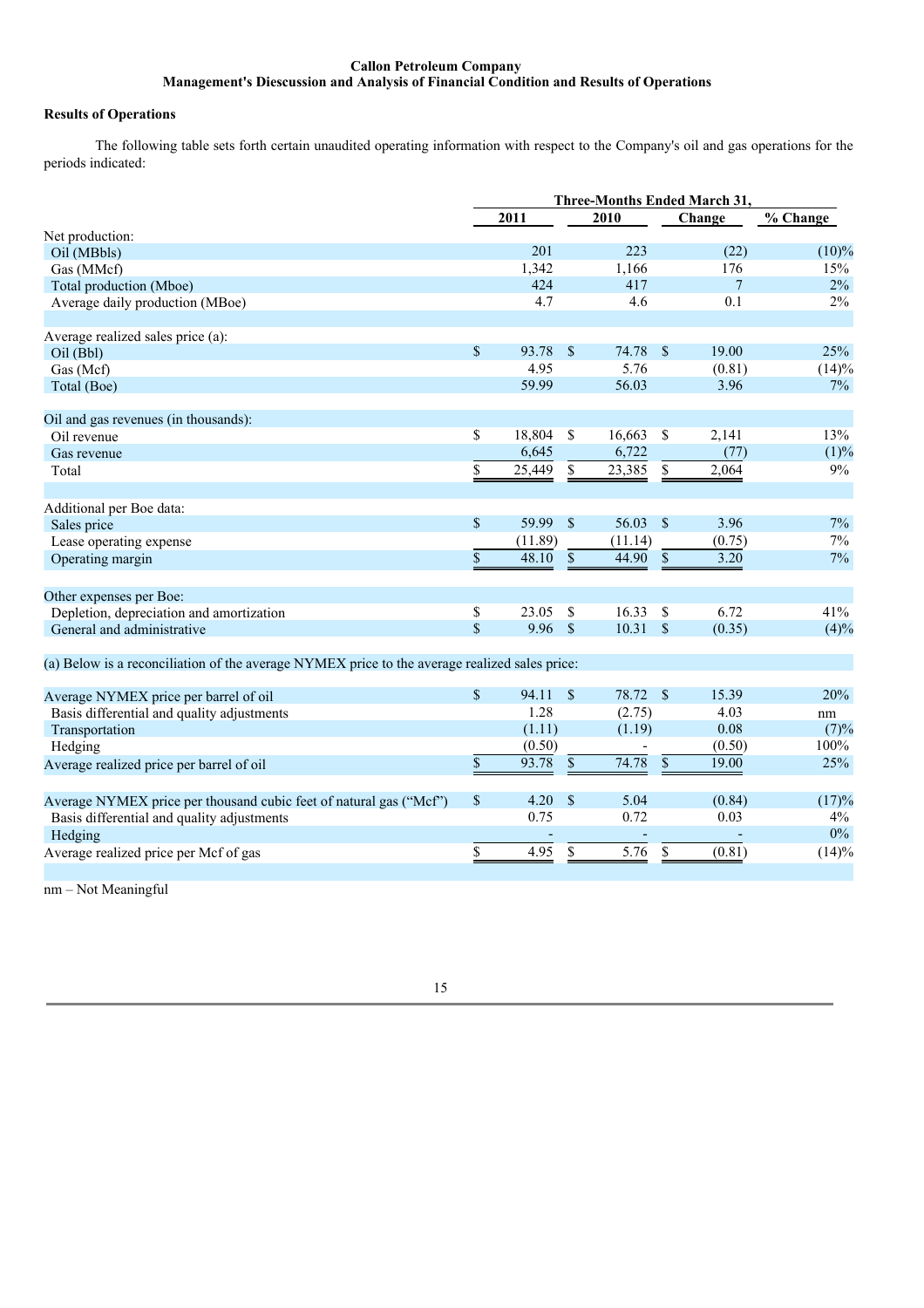## **Revenues**

The following table is intended to reconcile the change in crude oil, natural gas and total revenue for the respective three-month periods presented by reflecting the effect of changes in volume, changes in the underlying commodity prices and the impact of our hedge program.

|                                                    | <b>Crude Oil</b> | <b>Natural Gas</b> |         | <b>Total</b> |
|----------------------------------------------------|------------------|--------------------|---------|--------------|
| Revenues for the three-months ended March 31, 2009 | 15,952           | S.                 | 8,863   | 24,815       |
|                                                    |                  |                    |         |              |
| Volume increase (decrease)                         | (2,449)          |                    | (1,717) | (4,166)      |
| Price increase (decrease)                          | 3,160            |                    | (441)   | 2,719        |
| Impact of hedges increase                          |                  |                    | 17      | 17           |
| Net increase (decrease) in 2010                    | 711              |                    | (2,141) | (1, 430)     |
| Revenues for the three-months ended March 31, 2010 | 16,663           | \$.                | 6,722   | 23,385       |
| Volume increase (decrease)                         | (1,670)          |                    | 1,014   | (656)        |
| Price increase (decrease)                          | 3,912            |                    | (1,108) | 2,804        |
| Impact of hedges increase (decrease)               | (101)            |                    |         | (84)         |
| Net increase (decrease) in 2011                    | 2,140            |                    | (77)    | 2,064        |
| Revenues for the three-months ended March 31, 2011 | 18,804           |                    | 6.645   | 25,449       |

## *Total Revenue*

Total oil and gas revenues of \$25.4 million for the three-months ended March 31, 2011 increased \$2.1 million or 9% from the same period of 2010 principally driven by an increases in pricing on an equivalent unit basis. Compared to the first quarter of 2010, and on an equivalent basis, the average price realized by the Company increased 7%.

## *Oil Revenue*

Oil revenues increased 13% to \$18.8 million for the three-months ended March 31, 2011 compared to revenues of \$16.7 million for the same period of 2010. Contributing to the increase in oil revenue was an increase in commodity prices, partially offset by production declines. The average price realized increased 25% to \$93.78 per barrel compared to \$74.78 for the same period of 2010. Conversely, production declined 10% to 201 thousand barrels ("MBbls") during the first quarter of 2011 compared to production of 223 MBbls during the same period in 2010. The decrease in 2010 production was attributable to normal and expected declines in production from our legacy offshore properties, partially offset by increasing production from our Permian Basin properties.

## *Gas Revenue*

Gas revenues of \$6.6 million were relatively flat for the three-months ended March 31, 2011 as compared to gas revenues of \$6.7 million for the same period of 2010. The 15% production increase was offset almost entirely by a 14% decrease in commodity prices. The production increase is primarily due to production from our Haynesville Shale gas well, which was placed on production during September 2010, and due to the production for East Cameron #2 well, which was shut-in during the first quarter of 2010 for repairs and did not returned to production until December 2010. These production increases were partially offset by normal and expected declines in other legacy offshore properties. Offsetting the increases in production was a 14% decrease in the average realized gas price, which fell to \$4.95 per Mcf for the first quarter of 2011 from \$5.76 per Mcf realized during the same period of 2010.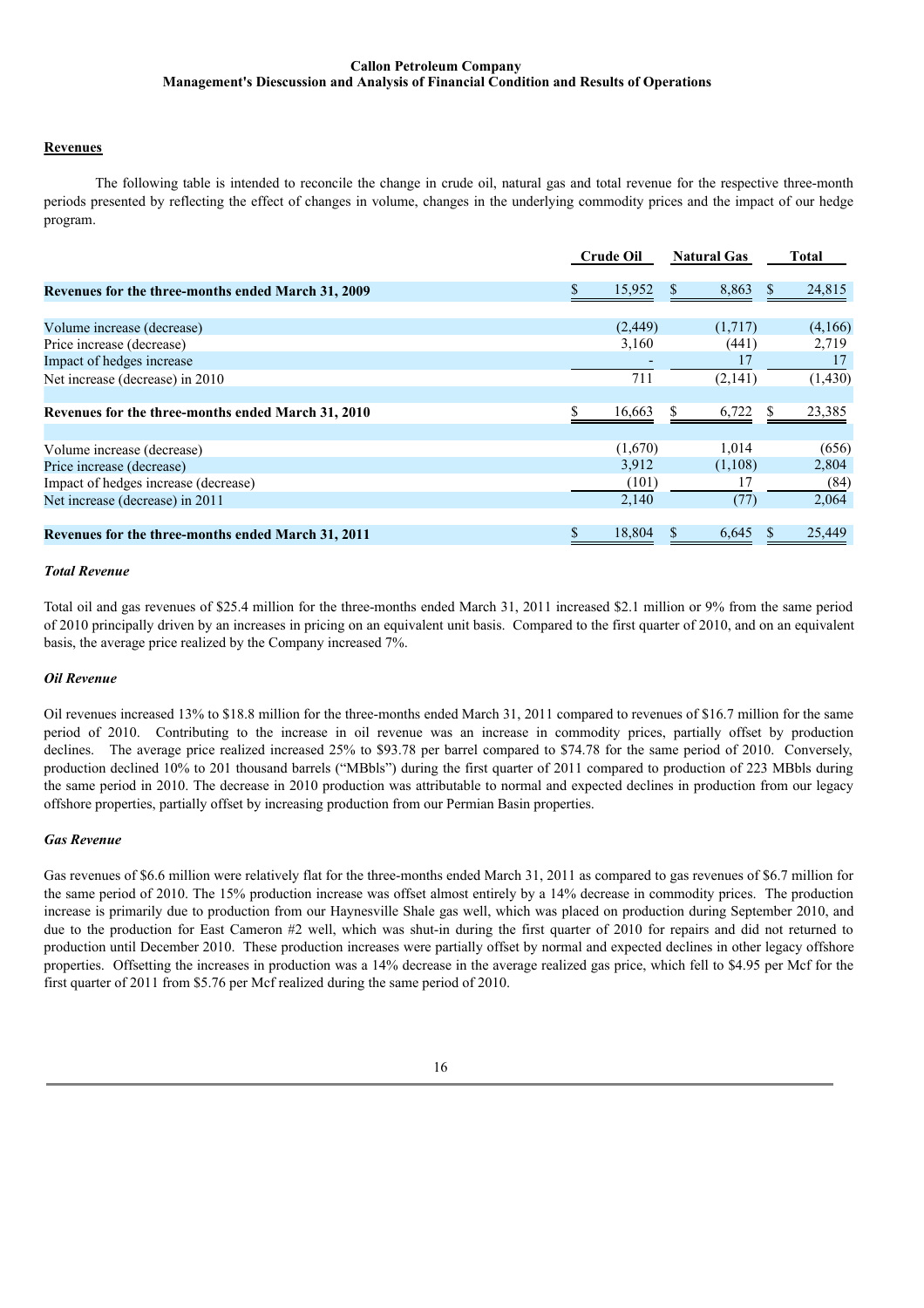# **Expenses**

|                                 | Three-Months ended March 31, |  |         |  |       |  |         |  |                          |                  |
|---------------------------------|------------------------------|--|---------|--|-------|--|---------|--|--------------------------|------------------|
|                                 | 2011                         |  | Per Boe |  | 2010  |  | Per Boe |  | <b>Year \$</b><br>Change | Year %<br>Change |
| Lease operating expenses        | 5.045                        |  | 11.89   |  | 4.648 |  | 11.14   |  | 397                      | 9%               |
| Depreciation, depletion and     |                              |  |         |  |       |  |         |  |                          |                  |
| amortization                    | 9.776                        |  | 23.05   |  | 6.813 |  | 16.33   |  | 2.963                    | 43%              |
| General and administrative, net | 4.224                        |  | 9.96    |  | 4.304 |  | 10.31   |  | (80)                     | $(2)\%$          |
| Accretion expense               | 615                          |  | 1.45    |  | 580   |  | 1.39    |  | 35                       | $6\%$            |

## Lease Operating Expenses

Lease operating expenses ("LOE") increased by 9% to \$5.0 million for the three-month period ended March 31, 2011 compared to \$4.6 million for the same period in 2010. The increase was primarily due to an approximate \$0.3 million and \$0.2 million increase in LOE related to the expanded development of our Permian Basin properties and our new Haynesville Shale gas well, respectively. LOE also increased approximately \$0.2 million related to our East Cameron Well #2, which was shut-in for repairs during the same period of 2010. Our legacy properties experienced a mix of LOE immaterial increases and decreases that, when combined with the changes discussed, resulted in the net increase reported.

### Depreciation, Depletion and Amortization

Depreciation, depletion and amortization ("DD&A") for the three-months ended March 31, 2011 increased 43% to \$9.8 million compared to \$6.8 million for the same period of 2010. The additional DD&A relates primarily to a 41% rate increase, which is driven by the costs associated with the Company's strategic shift towards developing lower-risk, onshore reserves, which, on a per unit basis, have higher development costs than those for our offshore reserves. The remaining portion of the increase relates to the 2% period-over-period increase in production.

### General and Administrative

General and administrative expenses, net of amounts capitalized, decreased to \$4.2 million for the three-months ended March 31, 2011 from \$4.3 million for the same period of 2010.

## Accretion Expense

Accretion expense related to our asset retirement obligation increased 6% for the three-months ended March 31, 2011 compared to the same period of 2010. Accretion expense correlates directionally with the Company's asset retirement obligation ("ARO"). At March 31, 2011, our asset retirement obligation of \$15.5 million was slightly higher than the \$14.0 million ARO at March 31, 2010. See Note 9 for additional information regarding the Company's ARO.

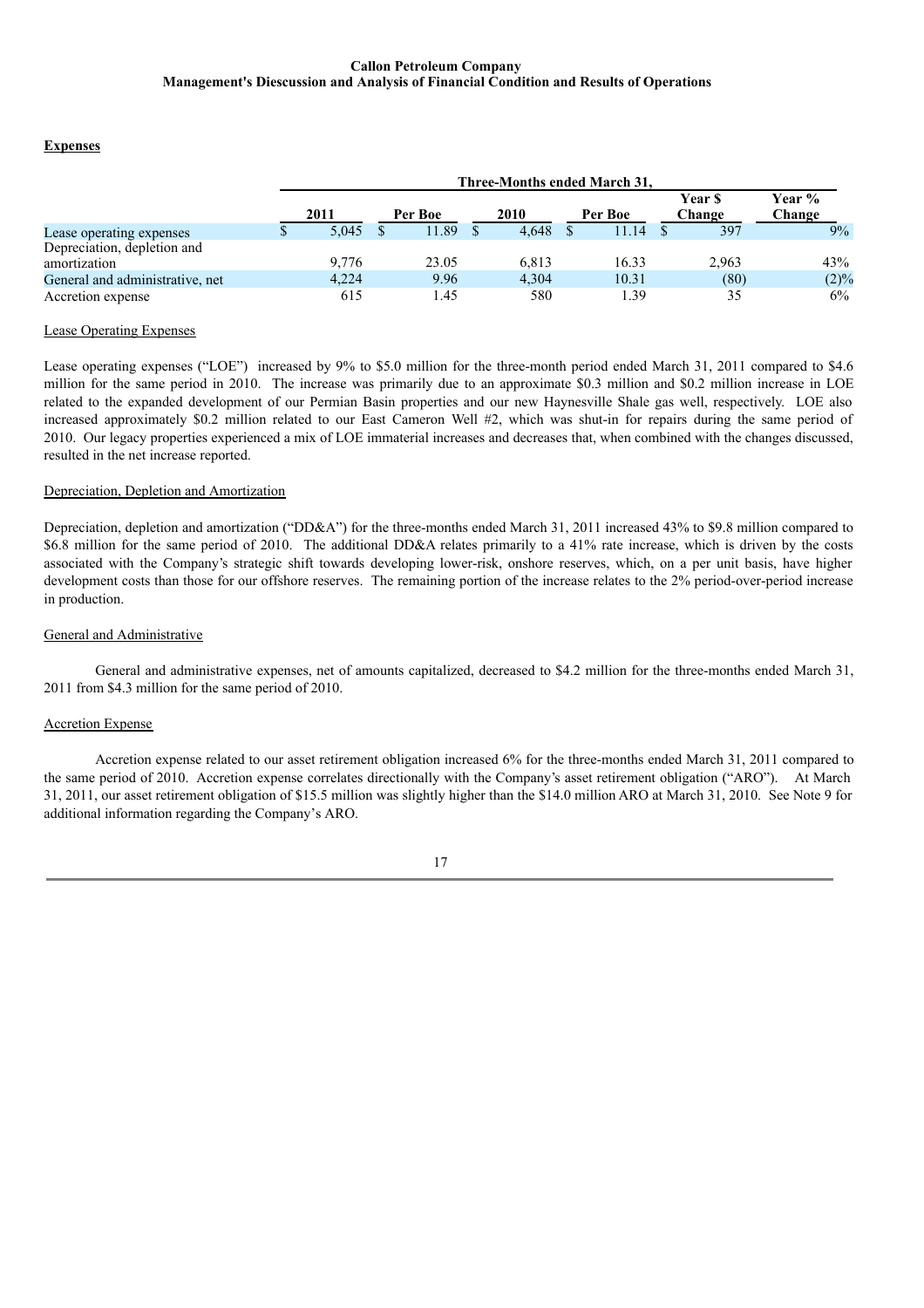| Three-Months ended September 30. |         |  |                          |  |         |                 |  |  |
|----------------------------------|---------|--|--------------------------|--|---------|-----------------|--|--|
|                                  | 2011    |  | 2010                     |  |         | % Change        |  |  |
|                                  | 3.492   |  | 3.594                    |  | (102)   | $(3)\%$         |  |  |
|                                  | (1.942) |  | $\overline{\phantom{0}}$ |  | (1.942) | $100\%$         |  |  |
|                                  | 172     |  | (361)                    |  | 533     | $(148)\%$       |  |  |
|                                  |         |  |                          |  |         | <b>S</b> Change |  |  |

## Interest Expense

**Other**

Interest expense on Callon's debt obligations decreased 3% to \$3.5 million for the three-months ended March 31, 2011 compared to \$3.6 million for the same period of 2010. The decrease relates to the redemption of \$31 million principal of Senior Notes during March 2011. This early redemption reduced interest expense by approximately \$0.1 million for the current quarter compared to the same period of 2010.

## Gain on Early Extinguishment of Debt

During March 2011, using a portion of the proceeds from the Company's recent equity offering discussed in Note 7, the Company redeemed Senior Notes with a carrying value of \$37 million, including \$6.0 million of the Notes' deferred credit, in exchange for \$35.1 million, comprised of the \$31 million principal of the notes, the \$4.0 million call premium and miscellaneous redemption expenses, which resulted in a \$1.9 million net gain on the early extinguishment of debt.

### Other Income

Other expense of \$0.2 million for the three months-ended March 31, 2011 decreased approximately \$0.6 million compared to other income of \$0.4 million for the same period of 2010. The decrease was primarily related to approximately \$0.3 million of interest received during 2010 related to the recoupment of royalties from the BOEMRE, for which we had no similar interest income during 2011. Additionally, during the current period, we incurred approximately \$0.2 million of expenses related to the final wind down of an unconsolidated subsidiary.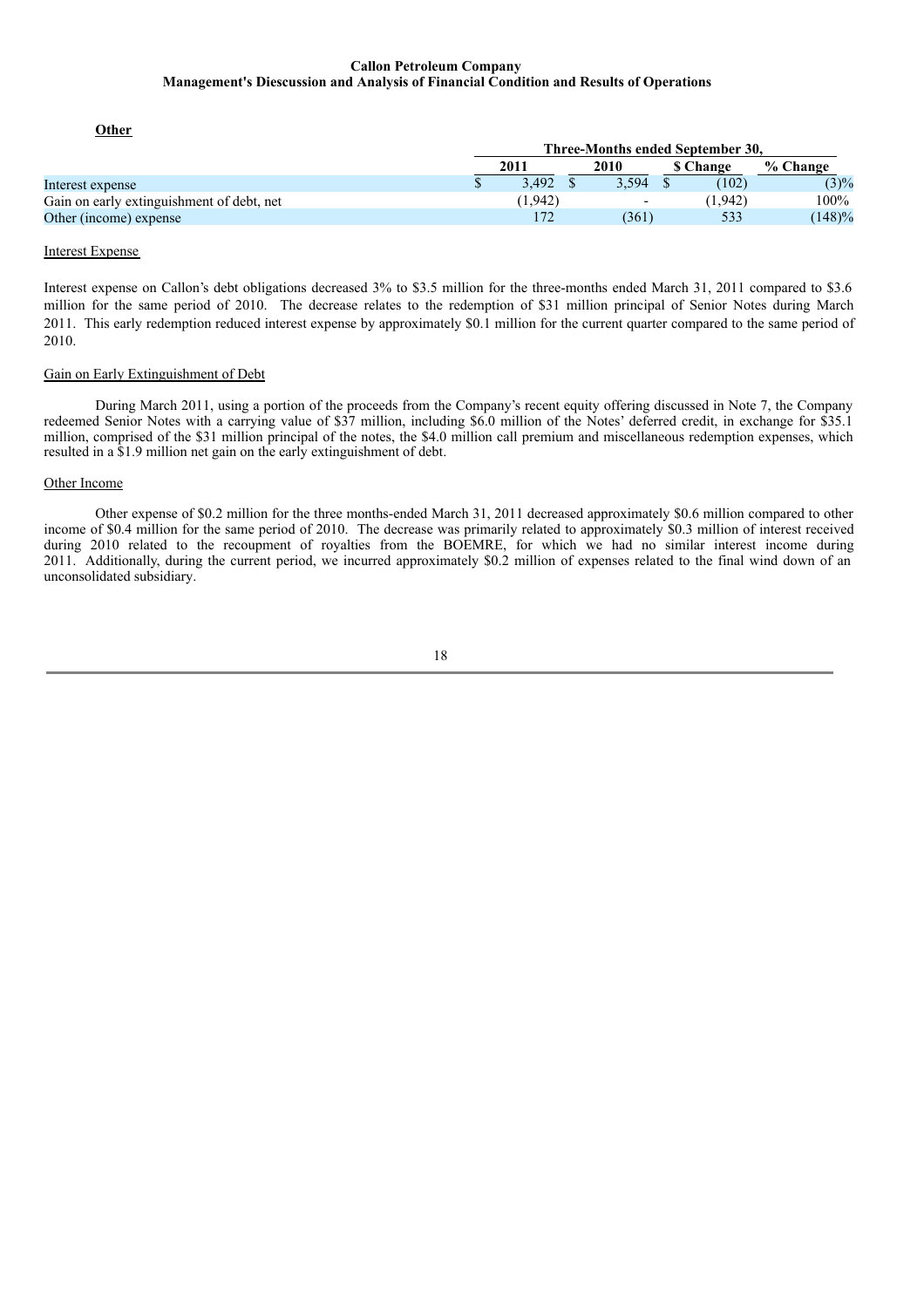### **Item 3. Quantitative and Qualitative Disclosures about Market Risk**

#### *Commodity Price Risk*

The Company's revenues are derived from the sale of its crude oil and natural gas production. The prices for oil and gas remain extremely volatile and sometimes experience large fluctuations as a result of relatively small changes in supply, weather conditions, economic conditions and government actions. From time to time, the Company enters into derivative financial instruments to manage oil and gas price risk.

The Company may utilize fixed price "swaps," which reduce the Company's exposure to decreases in commodity prices and limit the benefit the Company might otherwise have received from any increases in commodity prices.

The Company may utilize price "collars" to reduce the risk of changes in oil and gas prices. Under these arrangements, no payments are due by either party as long as the applicable market price is above the floor price and below the ceiling price set in the collar. If the price falls below the floor, the counter-party to the collar pays the difference to the Company, and if the price rises above the ceiling, the counter-party receives the difference from the Company.

Callon may purchase "puts" which reduce the Company's exposure to decreases in oil and gas prices while allowing realization of the full benefit from any increases in oil and gas prices. If the price falls below the floor, the counter-party pays the difference to the Company.

The Company enters into these various agreements from time to time to reduce the effects of volatile oil and gas prices and does not enter into derivative transactions for speculative purposes. However, under certain circumstances some of the Company's derivative positions may not be designated as hedges for accounting purposes.

See Note 5 to the Consolidated Financial Statements for a description of the Company's outstanding derivative contracts at March 31, 2011.

## **Item 4. Controls and Procedures**

Disclosure controls and procedures include, without limitation, controls and procedures designed to ensure that information required to be disclosed by an issuer in the reports that it files or submits under the Securities Exchange Act of 1934, as amended, is accumulated and communicated to the issuer's management, including its principal executive and principal financial officers, or persons performing similar functions, as appropriate to allow timely decisions regarding required disclosure. The Company's principal executive and principal financial officers have concluded that the Company's disclosure controls and procedures (as defined in Rules 13a-15(e) and 15d-15(e) under the Securities Exchange Act of 1934 (the "Exchange Act")) were effective as of March 31, 2011.

There were no changes in the Company's internal control over financial reporting that occurred during the Company's last fiscal quarter that have materially affected, or are reasonably likely to materially affect, the Company's internal control over financial reporting.

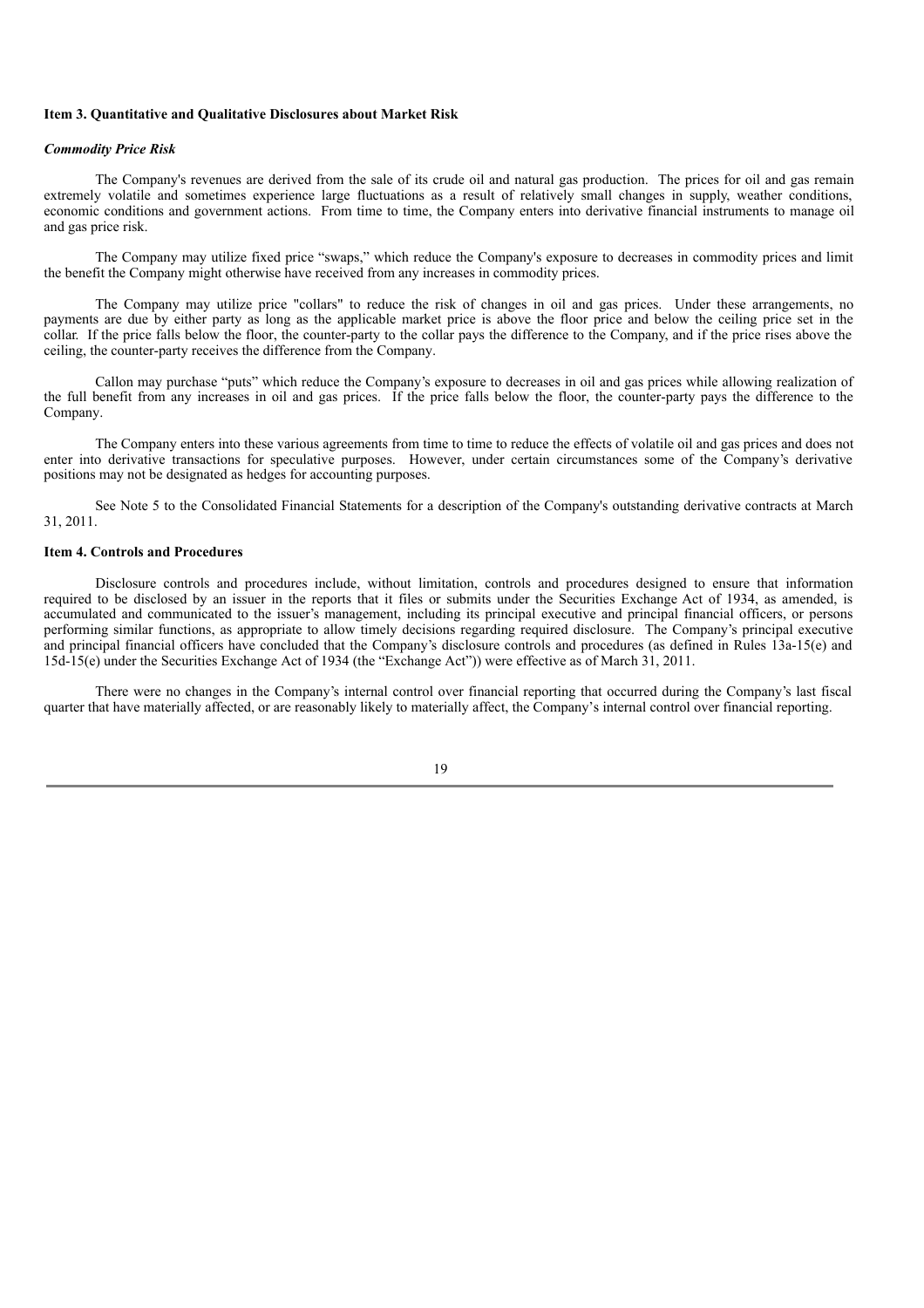## **Part II. Other Information**

# **Item 1. Legal Proceedings**

Callon Petroleum Company is involved in various lawsuits incidental to our business. While the outcome of these lawsuits and proceedings cannot be predicted with certainty, it is the opinion of our management, based on current information and legal advice, that the ultimate disposition of these suits will not have a material effect on our financial position or results of operations.

## **Item 1A. Risk Factors**

There have been no material changes with respect to the risk factors disclosed in our Annual Report on Form 10-K for the fiscal year ended December 31, 2010.

**Item 2. Unregistered Sales of Equity Securities and Use of Proceeds**

None.

# **Item 3. Defaults Upon Senior Securities**

None.

**Item 4. Removed and Reserved**

### **Item 5. Other Information**

None.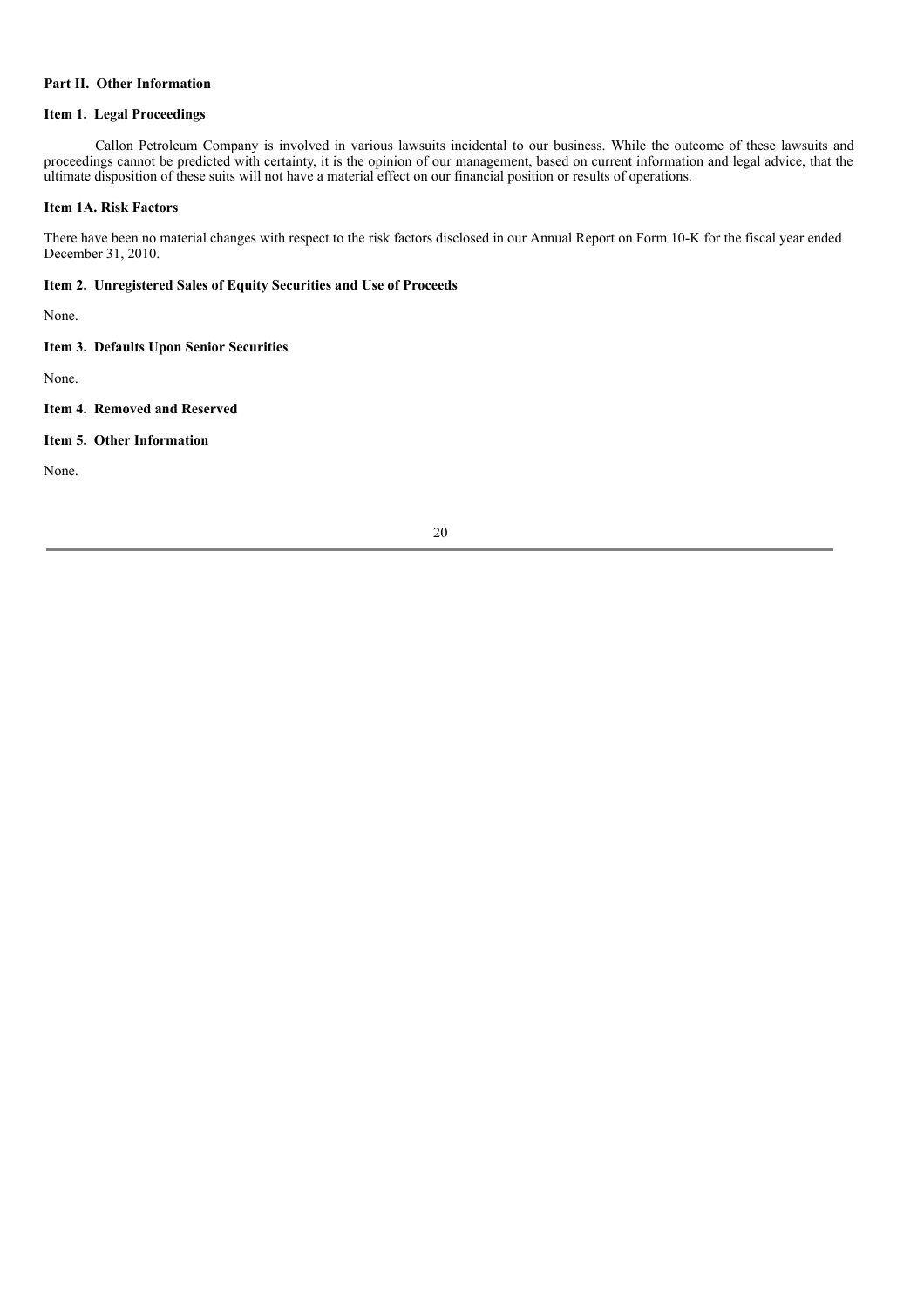## **Item 6. Exhibits**

#### *Index of Exhibits*

The following exhibits are filed as part of this Form 10-Q.

|    | Exhibit<br><b>Number</b> | <b>Description</b>                                                                                                                                                                                                                |
|----|--------------------------|-----------------------------------------------------------------------------------------------------------------------------------------------------------------------------------------------------------------------------------|
| 3. |                          | Articles of Incorporation and By-Laws                                                                                                                                                                                             |
|    | 3.1                      | Certificate of Incorporation of the Company, as amended (incorporated by reference from Exhibit 3.1 of the Company's<br>Annual Report on Form 10-K for the year ended December 31, 2003 filed March 15, 2004, File No. 001-14039) |
|    | 3.2                      | Bylaws of the Company (incorporated by reference from Exhibit 3.2 of the Company's Registration Statement on Form<br>S-4, filed August 4, 1994, Reg. No. 33-82408)                                                                |
|    | 3.3                      | Certificate of Amendment to Certificate of Incorporation of the Company (incorporated by reference to Exhibit 3.3 of the<br>Company's Annual Report on Form 10-K for the year ended December 31, 2003, File No. 001-14039)        |

- 3.4 Certificate of Amendment to the Certificate of Incorporation of the Company (incorporated by reference to Exhibit 3.4 of the Company's Annual Report on Form 10-K for the year ended December 31, 2010, File No. 001-14039)
- 4. Instruments defining the rights of security holders, including indentures
	- 4.1 Specimen Common Stock Certificate (incorporated by reference from Exhibit 4.1 of the Company's Registration Statement on Form S-4, filed August 4, 1994, Reg. No. 33-82408)
	- 4.2 Form of Warrants dated December 8, 2003 and December 29, 2003 entitling lenders under the Company's \$185 million amended and restated Senior Unsecured Credit Agreement, dated December 23, 2003, to purchase common stock from the Company (incorporated by reference to Exhibit 4.14 of the Company's Annual Report on Form 10-K for the year ended December 31, 2003, File No. 001-14039)
	- 4.3 Indenture for the Company's 13.00% Senior Notes due 2016, dated November 24, 2009, between Callon Petroleum Company, the subsidiary guarantors described therein, Regions Bank and American Stock Transfer & Trust Company (incorporated by reference to Exhibit T3C to the Company's Form T3, filed November 19, 2009, File No. 022-28916)
- 10. Material Contracts
	- 10.1 Underwriting Agreement dated as of February 10, 2011 between Callon Petroleum Company and Johnson Rice & Company L.L.C., as representative of the several underwriters named therein (incorporated by reference from Exhibit 1.1 of the Company's Report on Form 8-K filed February11, 2011)
	- 10.2 Amended and Restated Severance Compensation Agreement, dated as of March 15, 2011 and effective as of January 1, 2011, by and between Fred L. Callon and Callon Petroleum Company (incorporated by reference from Exhibit 10.1 of the Company's Report on Form 8-K filed March18, 2011)
	- 10.3 Form of Amended and Restated Severance Compensation Agreement, dated as of March 15, 2011 and effective as of January 1, 2011, by and between Callon Petroleum Company and the Executive Officers (incorporated by reference from Exhibit 10.2 of the Company's Report on Form 8-K filed March18, 2011).
	- 10.4 Second Amendment to the Third Amended and Restated Credit Agreement dated May 9, 2011 among Callon Petroleum Company and Regions Bank (filed with this Form 10-Q for the period ended March 31, 2011).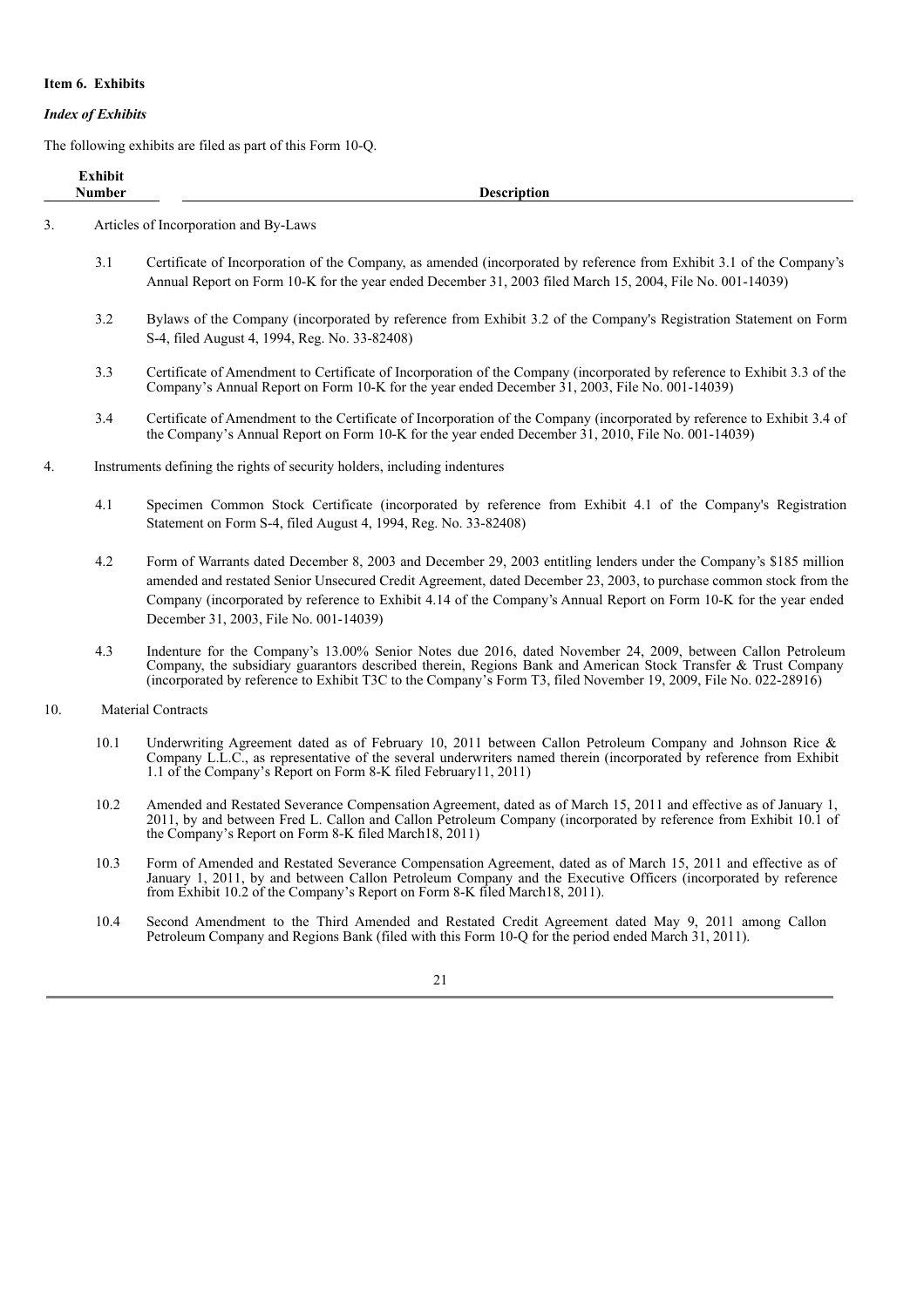The following exhibits are filed as part of this Form 10-Q (continued).

|     | Exhibit<br><b>Number</b> | <b>Description</b>                                                                                                                             |
|-----|--------------------------|------------------------------------------------------------------------------------------------------------------------------------------------|
| 31. | Certifications           |                                                                                                                                                |
|     | 31.1                     | Certification of Chief Executive Officer pursuant to Section 302 of the Sarbanes-Oxley Act of 2002                                             |
|     | 31.2                     | Certification of Chief Financial Officer pursuant to Section 302 of the Sarbanes-Oxley Act of 2002                                             |
| 32. |                          | Section 1350 Certification of Chief Executive Officer and Chief Financial Officer pursuant to Section 906 of the<br>Sarbanes-Oxley Act of 2002 |
| 10. | Material Contracts       |                                                                                                                                                |
|     | 10.4                     | Second Amendment to the Third Amended and Restated Credit Agreement dated May 9, 2011 among Callon<br>Petroleum Company and Regions Bank       |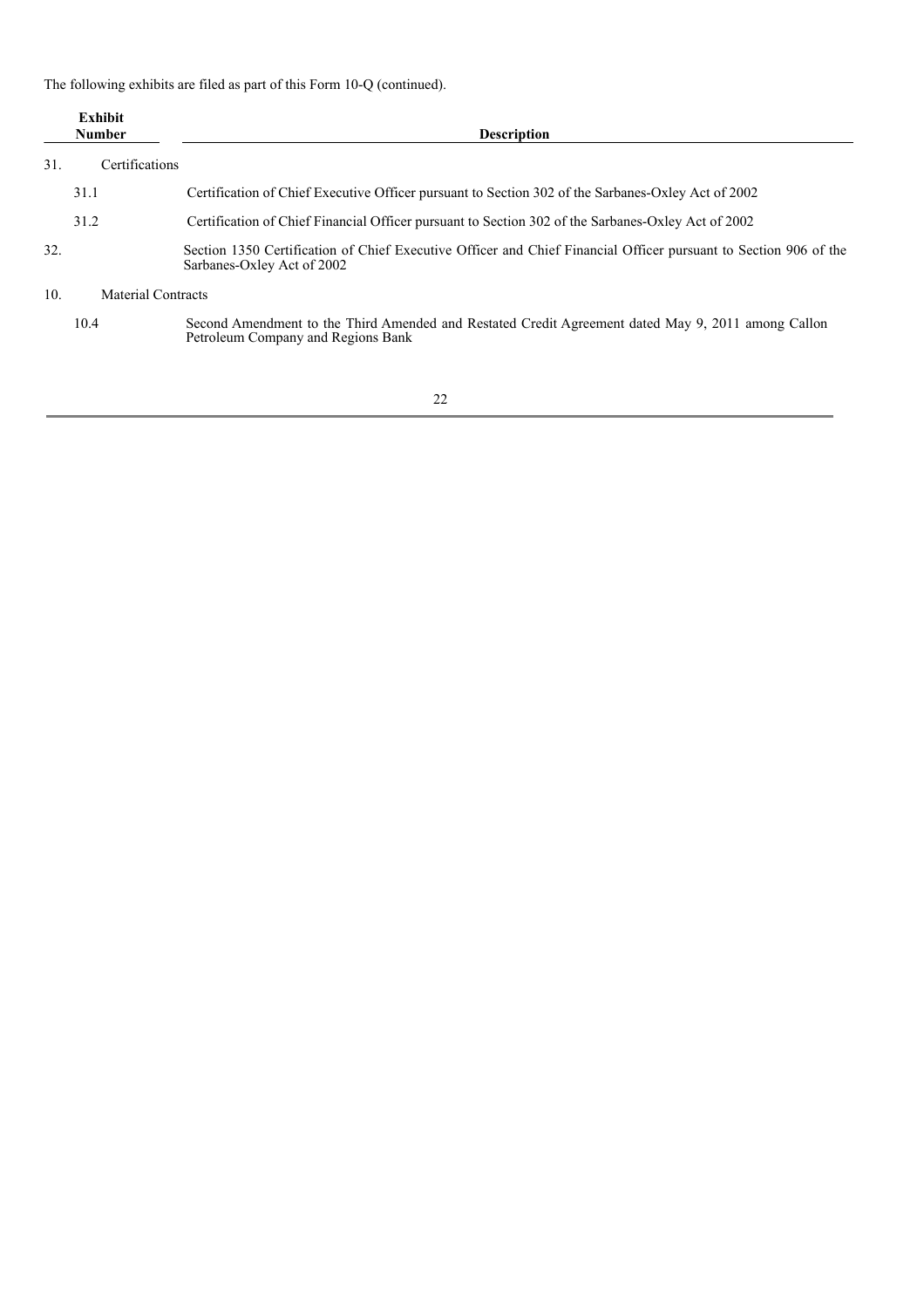# **SIGNATURES**

Pursuant to the requirements of the Securities Exchange Act of 1934, the registrant has duly caused this report to be signed on its behalf by the undersigned thereunto duly authorized.

Callon Petroleum Company

By: /s/ Fred L. Callon Fred L. Callon Date: May 10, 2011 President and Chief Executive Officer

By:  $\frac{1}{s}$  /s/ B.F. Weatherly

B.F. Weatherly Date: May 10, 2011 Executive Vice President and Chief Financial Officer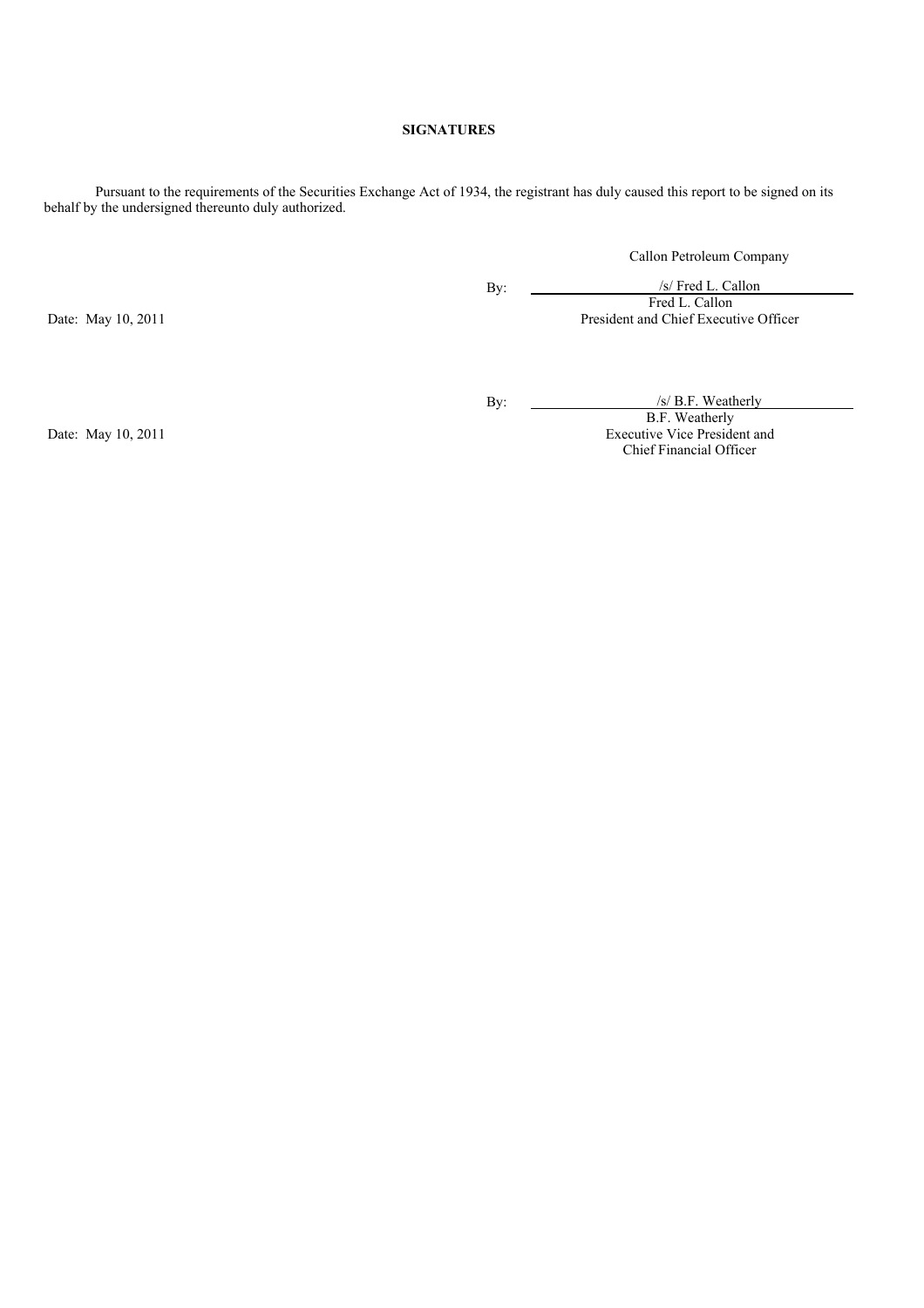### **Certification of Chief Executive Officer Pursuant to Rule 13a – 14(a)/15d – 14(a) of the Securities Exchange Act of 1934**

I, Fred L. Callon, certify that:

- 1. I have reviewed this Quarterly Report on Form 10-Q for the quarter ended March 31, 2011 of Callon Petroleum Company;
- 2. Based on my knowledge, this report does not contain any untrue statement of a material fact or omit to state a material fact necessary to make the statements made, in light of the circumstances under which such statements were made, not misleading with respect to the period covered by this report;
- 3. Based on my knowledge, the financial statements, and other financial information included in this report, fairly present in all material respects the financial condition, results of operations and cash flows of the registrant as of, and for, the periods presented in this report;
- 4. The registrant's other certifying officer and I are responsible for establishing and maintaining disclosure controls and procedures (as defined in Exchange Act Rules 13a-15(e) and 15d-15(e)) and internal control over financial reporting (as defined in Exchange Act Rules 13a-15(f) and 15d-15(f)) for the registrant and have:
	- a) Designed such disclosure controls and procedures, or caused such disclosure controls and procedures to be designed under our supervision, to ensure that material information relating to the registrant, including its consolidated subsidiaries, is made known to us by others within those entities, particularly during the period in which this report is being prepared;
	- b) Designed such internal control over financial reporting, or caused such internal control over financial reporting to be designed under our supervision, to provide reasonable assurance regarding the reliability of financial reporting and the preparation of financial statements for external purposes in accordance with generally accepted accounting principles;
	- c) Evaluated the effectiveness of the registrant's disclosure controls and procedures and presented in this report our conclusions about the effectiveness of the disclosure controls and procedures, as of the end of the period covered by this report based on such evaluation; and
	- d) Disclosed in this report any change in the registrant's internal control over financial reporting that occurred during the registrant's most recent fiscal quarter that has materially affected, or is reasonably likely to materially affect, the registrant's internal control over financial reporting; and
- 5. The registrant's other certifying officer and I have disclosed, based on our most recent evaluation of internal control over financial reporting, to the registrant's auditors and the audit committee of the registrant's board of directors (or persons performing the equivalent functions):
	- a) All significant deficiencies and material weaknesses in the design or operation of internal control over financial reporting which are reasonably likely to adversely affect the registrant's ability to record, process, summarize and report financial information; and
	- b) Any fraud, whether or not material, that involves management or other employees who have a significant role in the registrant's internal control over financial reporting.

Date: May 10, 2011 /s/ Fred L. Callon

Fred L. Callon President and Chief Executive Officer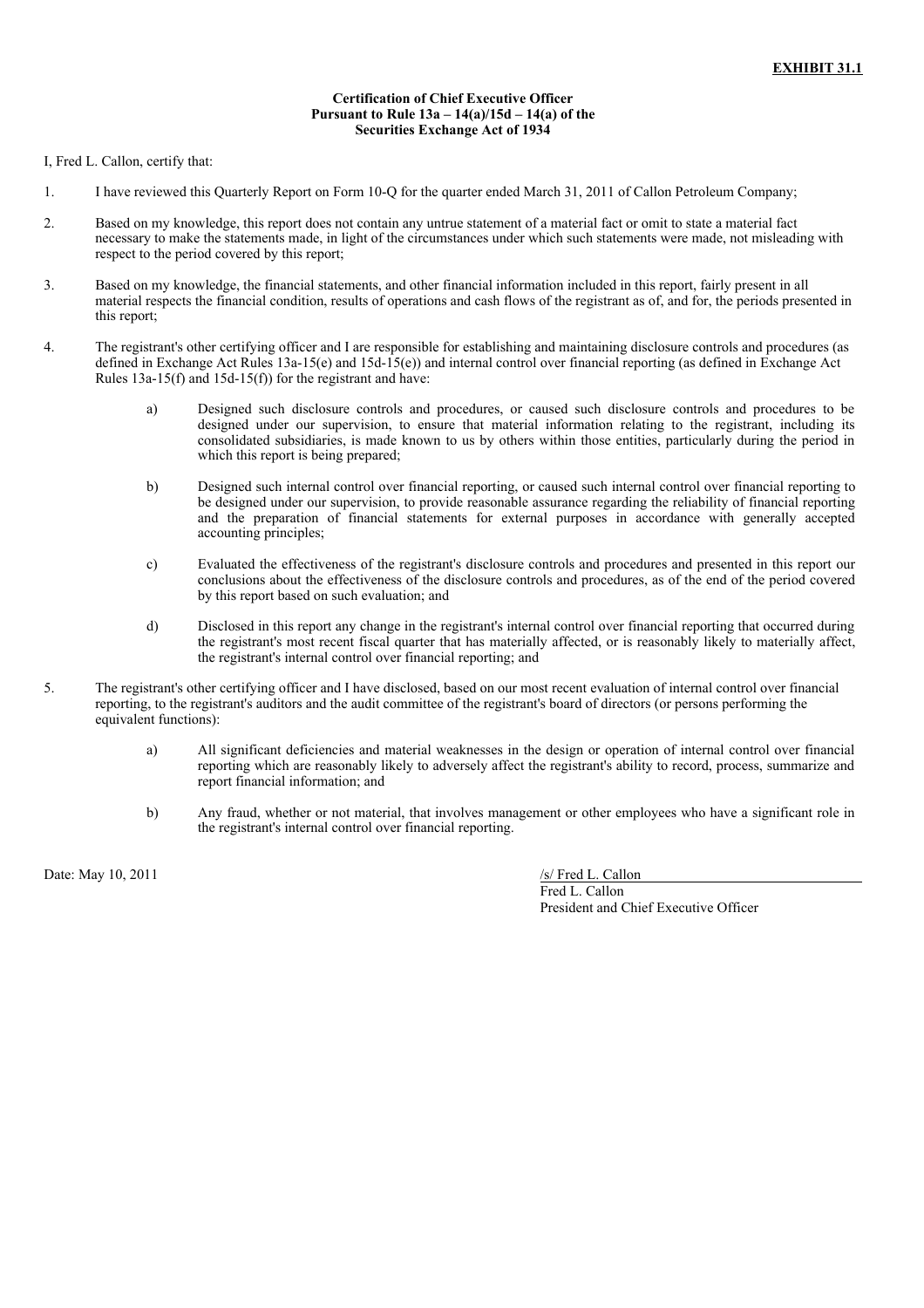#### **Certification of Chief Financial Officer Pursuant to Rule 13a – 14(a)/15d – 14(a) of the Securities Exchange Act of 1934**

I, B.F. Weatherly, certify that:

- 1. I have reviewed this Quarterly Report on Form 10-Q for the quarter ended March 31, 2011 of Callon Petroleum Company;
- 2. Based on my knowledge, this report does not contain any untrue statement of a material fact or omit to state a material fact necessary to make the statements made, in light of the circumstances under which such statements were made, not misleading with respect to the period covered by this report;
- 3. Based on my knowledge, the financial statements, and other financial information included in this report, fairly present in all material respects the financial condition, results of operations and cash flows of the registrant as of, and for, the periods presented in this report;
- 4. The registrant's other certifying officer and I are responsible for establishing and maintaining disclosure controls and procedures (as defined in Exchange Act Rules  $13a-15(e)$  and  $15d-15(e)$ ) and internal control over financial reporting (as defined in Exchange Act Rules  $13a-15(f)$  and  $15d-15(f)$  for the registrant and have:
	- a) Designed such disclosure controls and procedures, or caused such disclosure controls and procedures to be designed under our supervision, to ensure that material information relating to the registrant, including its consolidated subsidiaries, is made known to us by others within those entities, particularly during the period in which this report is being prepared;
	- b) Designed such internal control over financial reporting, or caused such internal control over financial reporting to be designed under our supervision, to provide reasonable assurance regarding the reliability of financial reporting and the preparation of financial statements for external purposes in accordance with generally accepted accounting principles;
	- c) Evaluated the effectiveness of the registrant's disclosure controls and procedures and presented in this report our conclusions about the effectiveness of the disclosure controls and procedures, as of the end of the period covered by this report based on such evaluation; and
	- d) Disclosed in this report any change in the registrant's internal control over financial reporting that occurred during the registrant's most recent fiscal quarter that has materially affected, or is reasonably likely to materially affect, the registrant's internal control over financial reporting; and
- 5. The registrant's other certifying officer and I have disclosed, based on our most recent evaluation of internal control over financial reporting, to the registrant's auditors and the audit committee of the registrant's board of directors (or persons performing the equivalent functions):
	- a) All significant deficiencies and material weaknesses in the design or operation of internal control over financial reporting which are reasonably likely to adversely affect the registrant's ability to record, process, summarize and report financial information; and
	- b) Any fraud, whether or not material, that involves management or other employees who have a significant role in the registrant's internal control over financial reporting.

Date: May 10, 2011 /s/ B.F. Weatherly

B.F. Weatherly Executive Vice President and Chief Financial Officer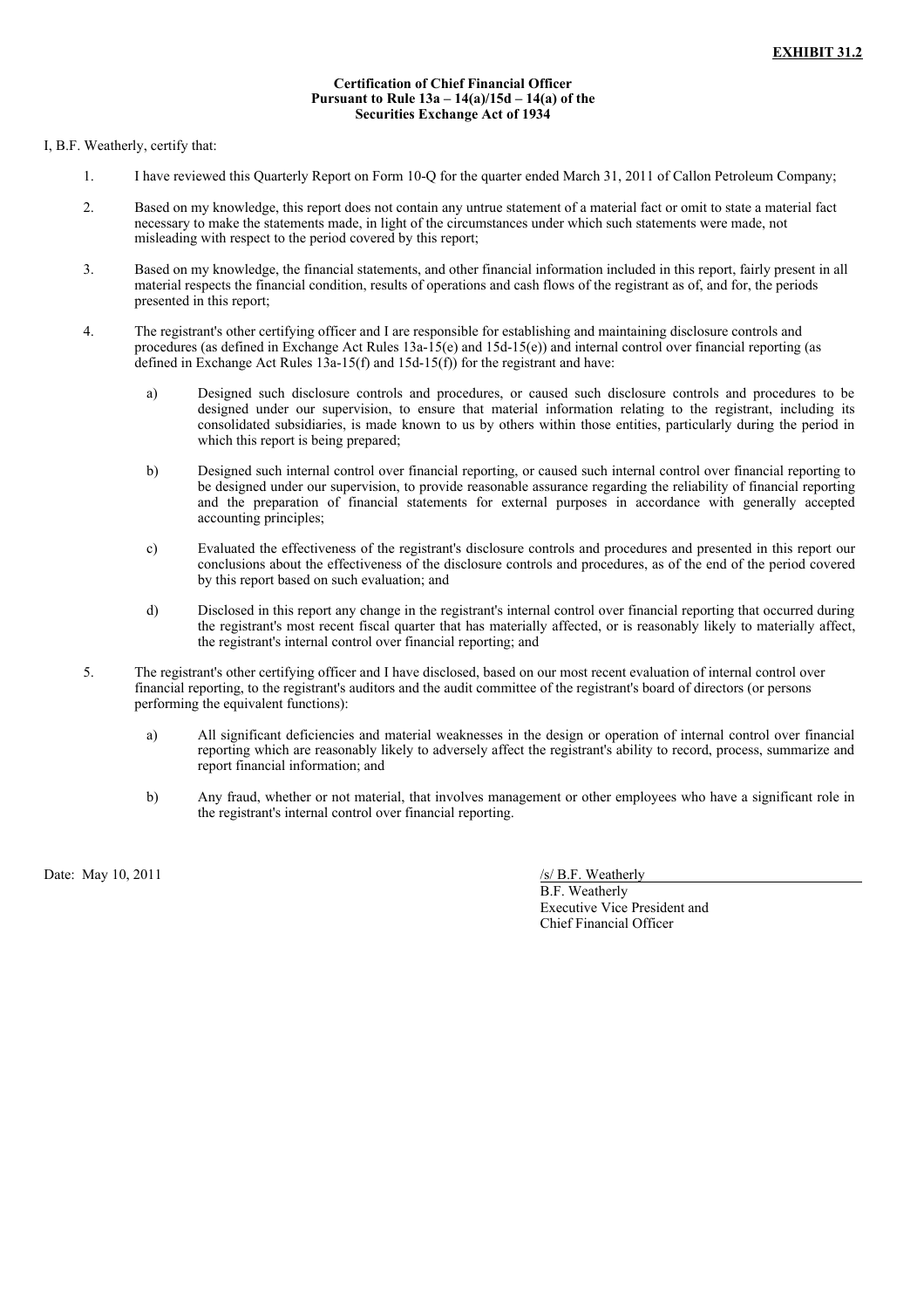## **Certification of Periodic Financial Report Pursuant to 18 U.S.C. Section 1350**

Pursuant to 18 U.S.C. Section 1350 and in connection with the Quarterly Report on Form 10-Q of Callon Petroleum Company for the quarterly period ended March 31, 2011, as filed with the Securities and Exchange Commission on the date hereof (the "Report"), the undersigned Fred L. Callon, the President and Chief Executive Officer, and B.F Weatherly, the Executive Vice President and Chief Financial Officer, hereby certify that this Report fully complies with the requirements of Section 13(a) or 15(d) of the Securities Exchange Act of 1934, and the information contained in the Report fairly presents, in all material respects, the financial condition and results of operations of the registrant.

| Signature                            | Title                                      | Date         |  |
|--------------------------------------|--------------------------------------------|--------------|--|
| /s/ Fred L. Callon<br>Fred L. Callon | President and Chief Executive Officer      | May 10, 2011 |  |
| /s/ B.F. Weatherly<br>B.F. Weatherly | Vice President and Chief Financial Officer | May 10, 2011 |  |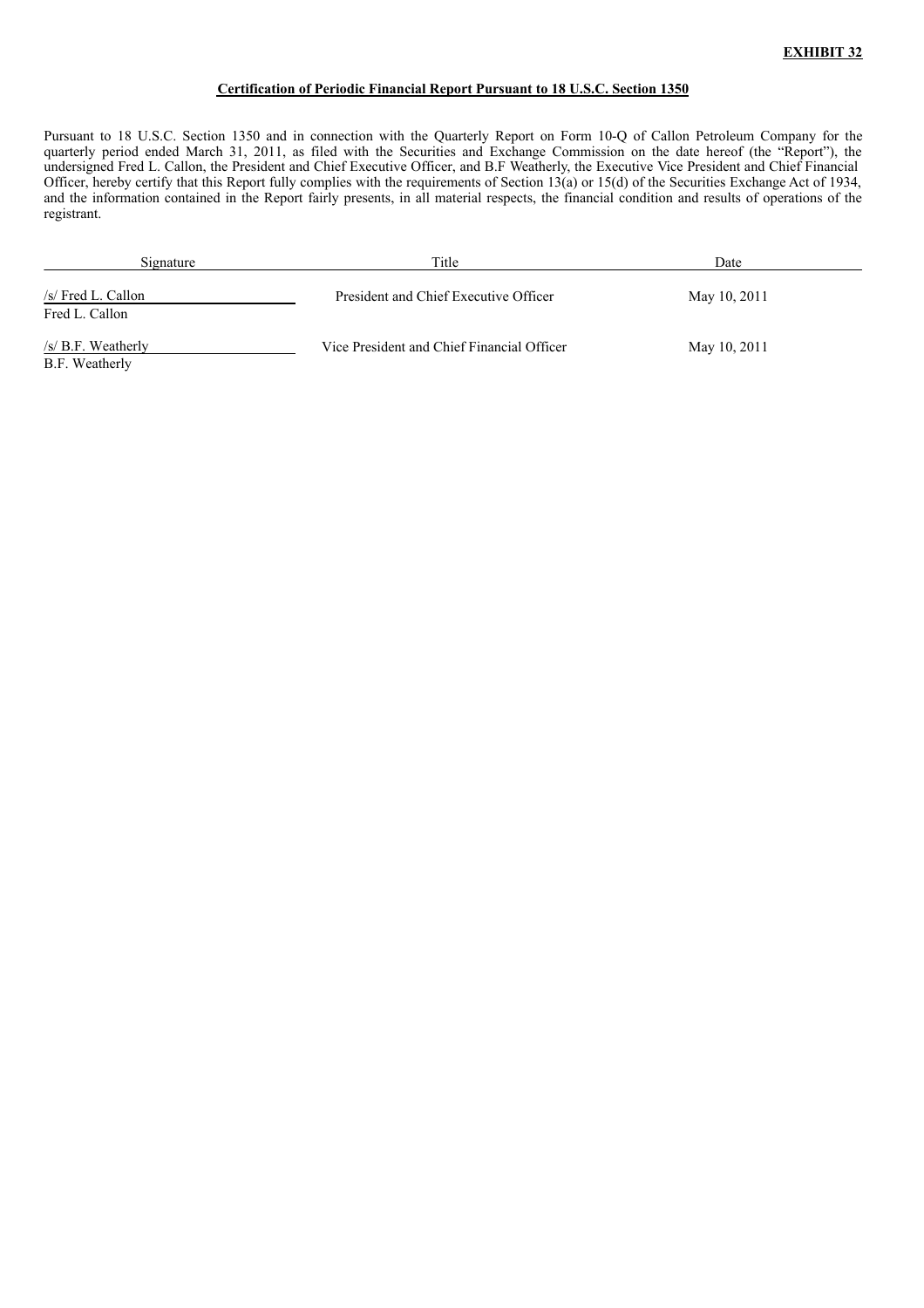# **SECOND AMENDMENT TO THIRD AMENDED AND RESTATED CREDIT AGREEMENT**

**THIS SECOND AMENDMENT TO THIRD AMENDED AND RESTATED CREDIT AGREEMENT** (this "**Amendment**") is made and entered into effective as of May 9, 2011 (the "**Effective Date**"), among **CALLON PETROLEUM COMPANY**, a Delaware corporation ("**Borrower**"), the Lenders party hereto, and **REGIONS BANK**, an Alabama banking corporation ("**Regions**"), as administrative agent for such Lenders (in such capacity, the "**Administrative Agent**"), and as an issuing lender for such Lenders (in such capacity, the "**Issuing Lender**").

**WHEREAS,** pursuant to that certain Third Amended and Restated Credit Agreement, dated effective as of January 29, 2010, as amended by that certain First Amendment to Third Amended and Restated Credit Agreement, dated effective as of November 12, 2010 (as may be now or hereafter amended, modified, supplemented or replaced from time to time, the "**Credit Agreement**"), among Borrower, the Lenders party thereto, Administrative Agent, such Lenders agreed to provide to Borrower, subject to the terms and conditions set forth therein, a revolving credit facility in the principal amount of up to One Hundred Million Dollars (\$100,000,000.00);

**WHEREAS,** the availability of the revolving credit facility is limited to the Borrowing Base as determined under Section 2.02 of the Credit Agreement;

**WHEREAS,** Borrower has requested, and the Lenders who are party hereto and Administrative Agent have agreed to increase the Borrowing Base to Forty-Five Million Dollars (\$45,000,000.00);

**WHEREAS,** Borrower has also requested, and the Lenders who are party hereto and Administrative Agent have agreed to grant Borrower an option to extend the Maturity Date from September 25, 2012 until April 2, 2013; and

**WHEREAS,** Borrower, the Lenders who are parties hereto and Administrative Agent desire to amend the Credit Agreement to evidence such agreements and certain other related matters.

**NOW, THEREFORE,** in consideration of the premises, the mutual covenants herein contained and for other good and valuable consideration, the receipt and sufficiency of which are

hereby acknowledged, Borrower, the Lenders who are parties hereto and Administrative Agent hereby agree as follows:

**1. Capitalized Terms.** All capitalized terms used and not otherwise defined herein (including, without limitation, in the language amendatory to the Credit Agreement) shall have the meanings given such terms in the Credit Agreement.

**2. Add Definitions of "Applicable Margin" and "Pricing Grid".** The Credit Agreement is hereby amended by adding the following definitions of "Applicable Margin" and "Pricing Grid" to Section 1.01 of the Credit Agreement:

"Applicable Margin" means, with respect to any Advance, (a) during such times as any Event of Default exists, two percent (2.0%) per annum plus the rate per annum set forth in the Pricing Grid as the "Applicable Margin" based on the present Utilization Level applicable from time to time, and (b) at all other times, the rate per annum set forth in the Pricing Grid as the "Applicable Margin" based on the relevant Utilization Level applicable from time to time. The Applicable Margin for any Advance shall change when and as the relevant Utilization Level changes and when and as any such Event of Default commences or terminates.

"Pricing Grid" means the pricing information set forth in Schedule I.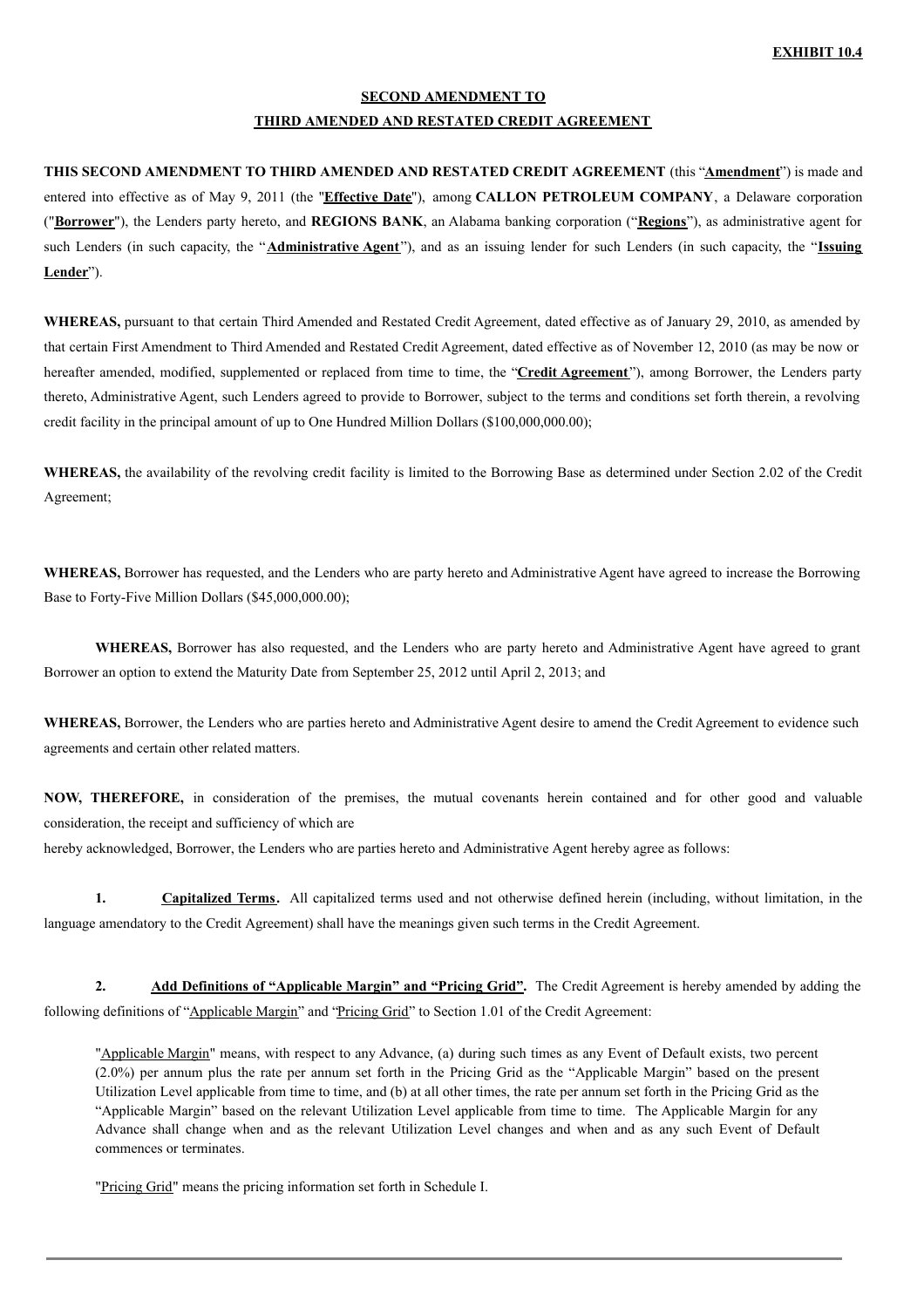# **3. Change in Definitions of "Commitment", "Commitment Fee Rate", "Index Rate" and "Interest Rate".** The Credit

Agreement is hereby amended by deleting in its entirety the definitions of "Commitment", "Commitment Fee Rate", "Index Rate" and "Interest Rate" set forth in Section 1.01 of the Credit Agreement, and by substituting in place and instead thereof the following definitions, respectively:

"Commitment" means, for any Lender, the amount set opposite such Lender's name on the Schedule II as its Commitment, or if such Lender has entered into any Assignment and Acceptance, as set forth for such Lender as its Commitment in the Register maintained by the Administrative Agent pursuant to Section 9.06(c), as such amount may be reduced or terminated pursuant to Section 2.04 or Article VII or otherwise under this Agreement, and "Commitments" shall mean all such Commitments collectively. The aggregate Commitments on the date of this Agreement are One Hundred Million Dollars (\$100,000,000.00).

"Commitment Fee Rate" means the applicable rate per annum rate set forth in the Pricing Grid as the "Commitment Fee Rate".

"Index Rate" means, for any Index Rate Determination Date, the rate per annum (rounded upward to the next whole multiple of  $1/100$  of  $1\%$ ) equal to (a) the rate

determined by Administrative Agent to be the offered rate which appears on the page of the Reuters Screen which displays an average British Bankers Association Interest Settlement Rate (such page currently being Reuters Screen LIBOR01 Page) for deposits with a term equivalent to one (1) month in Dollars, determined as of approximately 11:00 a.m. (London, England time) two (2) Business Days prior to such Index Rate Determination Date, or (b) in the event the rate referenced in the preceding clause (a) does not appear on such page or service or if such page or service shall cease to be available, the rate per annum (rounded upward to the next whole multiple of 1/100 of 1%) equal to the rate determined by Administrative Agent to be the offered rate on such other page or other service which displays an average British Bankers Association Interest Settlement Rate for deposits with a term equivalent to one (1) month in Dollars, determined as of approximately 11:00 a.m. (London, England time) two (2) Business Days prior to such Index Rate Determination Date, or (c) in the event the rates referenced in the preceding clauses (a) and (b) are not available, the rate per annum (rounded upward to the next whole multiple of 1/100 of 1%) equal to quotation rate (or the arithmetic mean of rates) offered to first class banks in the London interbank market for deposits in Dollars of amounts in same day funds comparable to the principal amount of the applicable Loan of Regions Bank or any other Lender selected by Administrative Agent, for which the Index Rate is then being determined with maturities comparable to one (1) month as of approximately 11:00 a.m. (London, England time) two (2) Business Days prior to such Index Rate Determination Date. Notwithstanding the foregoing, in no event shall the Index Rate be less than one-half of one percent (0.50% or 50 basis points).

"Interest Rate" means an interest rate per annum equal to the sum of (i) the Index Rate, plus (ii) the Applicable Margin.

**4. Change in Borrowing Base.** The Credit Agreement is hereby amended by deleting in its entirety Section 2.02(a) of the Credit Agreement, and by substituting in place and instead thereof the following:

(a) Borrowing Bases. From and after the effective date of the Second Amendment to this Agreement (May 9, 2010), the Borrowing Base has been set by Administrative Agent and the Lenders and acknowledged by Borrower as Forty-Five Million Dollars (\$45,000,000.00), and such increased Borrowing Base shall remain in effect until the next redetermination made pursuant to this Section 2.02. The Borrowing Base shall be determined in accordance with the standards set forth in Section 2.02(d) and are subject to periodic redetermination pursuant to Sections 2.02(b) and 2.02(c).

**5. Option to Extend Maturity Date.** The Credit Agreement is hereby amended by adding the following Section 9.20 to the Credit Agreement:

Section 9.20 Option to Extend Maturity Date. Provided that Regions is then the sole Lender under this Agreement on the date Borrower delivers its written election described below and the conditions set forth in Section 3.01 and 3.02 have been satisfied, the Borrower may extend the Maturity Date of the credit facilities provided under this Agreement from September 25, 2012 until April 2, 2013 by delivering to the Administrative Agent on or before September 15, 2011: (i) written notice of Borrower's intention to extend the Maturity Date, and (ii) the extension fee(s) in such amounts and at the times separately agreed upon between the Borrower and the Administrative Agent.

**6. Change in Schedule I (Pricing Grid).** The Credit Agreement is hereby amended by deleting in its entirety Schedule I which currently attached to the Credit Agreement, and by substituting in place and instead thereof Schedule I which is attached hereto.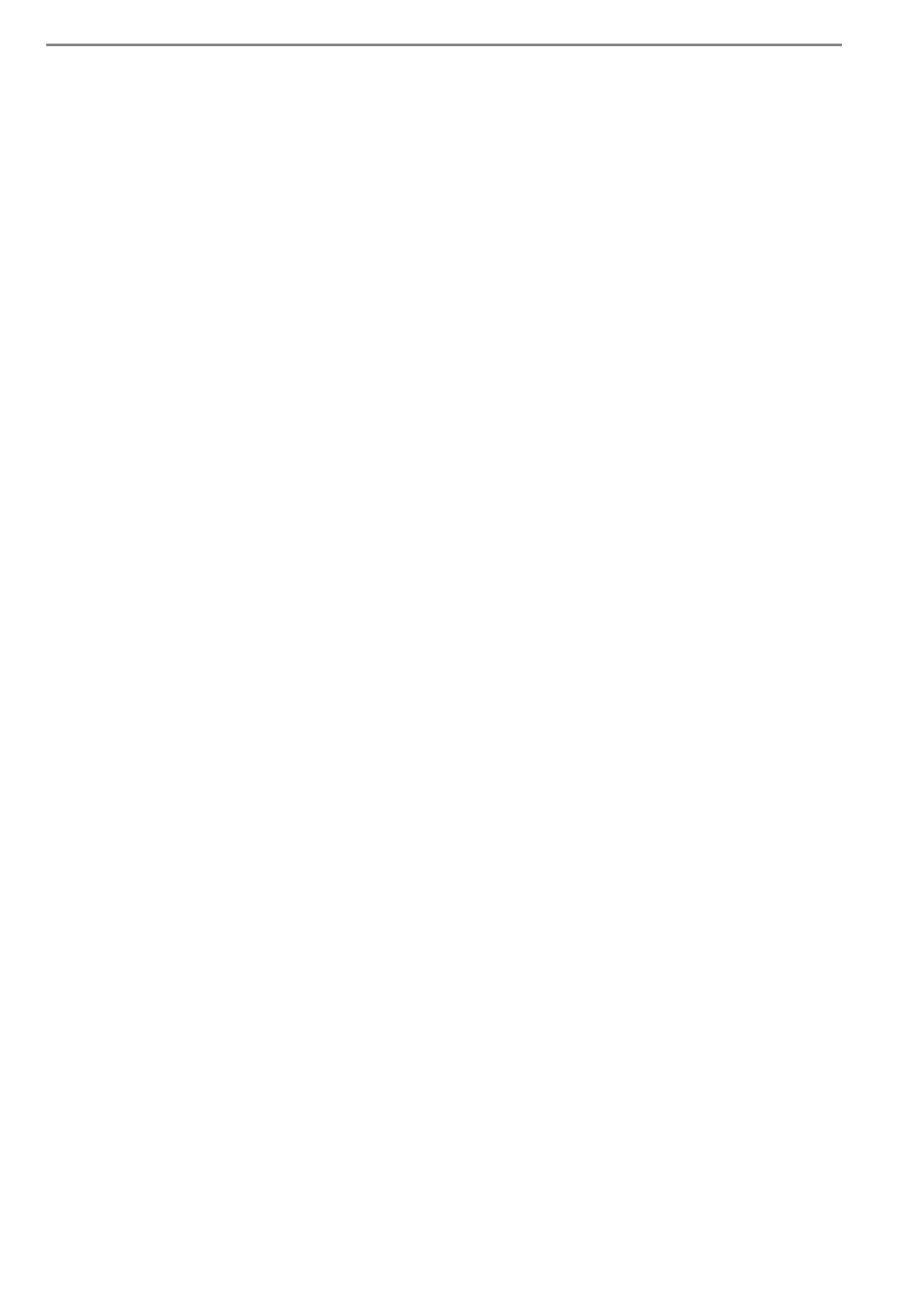**7. Conditions Precedent.** The obligation of Administrative Agent and the Lenders to execute this Amendment and the effectiveness of this Amendment are subject to the satisfaction of all of the following conditions:

- **a. No Default.** There shall exist no Event of Default on and as of the Effective Date;
- **b. Representation and Warranties.** The representations and warranties of Borrower and CPOC made in the Loan Documents shall be true in all material respects on and as of the Effective Date;
- **c. Covenants and Agreements.** Borrower shall have performed or observed in all material respects all agreements, covenants and conditions required to be performed or observed by it on or prior to the Effective Date;
- **d. Corporate Certificate of Borrower.** Administrative Agent shall have received a certificate executed on behalf of Borrower evidencing the due incorporation, existence, and good standing of Borrower, the authority of Borrower to enter into the Loan Documents, the incumbency of the parties executing the Loan Documents on behalf of Borrower, and such other matters as shall be reasonably requested by Administrative Agent;

**e. Origination Fee.** Borrower shall have paid in full to Administrative Agent on or before the Effective Date an origination fee in such amounts and at the times separately agreed upon between the Borrower and the Administrative Agent as consideration for the increase of the Borrowing Base and availability under the revolving credit facility.

- **f. Other Fees and Expenses.** Borrower shall have paid all reasonable fees, costs and expenses incurred or sustained by Administrative Agent and each of the Lenders (including all reasonable attorneys' fees) in connection with the preparation, execution and delivery of this Amendment and any related documents; and
- **g. Additional Documentation and Information.** Administrative Agent shall have received all other documents, instruments, estoppel certificates, waivers, consents or other approvals from any person or persons, and evidence of the completion of all other actions, as may, in the opinion of Administrative Agent, are necessary or desirable.

**8. References to Credit Agreement.** All parties hereto hereby further acknowledge and agree that all references in the Loan Documents to the Credit Agreement, shall be deemed amended to refer to the Credit Agreement, as amended by this Amendment.

**9. Loan Documents to Remain in Full Force and Effect.** The Credit Agreement, as herein amended, and the other Loan Documents remain in full force and effect in accordance with their respective terms, and Borrower, Administrative Agent and each of the Lenders hereby ratify and confirm the same. Borrower represents and warrants that all of the representations and warranties of Borrower contained in the Credit Agreement, as herein amended, and the other Loan Documents to which Borrower is a party are true and correct in all material respects on and as of the Effective Date and that no Default or Event of Default has occurred and is continuing under the Credit Agreement. Borrower acknowledges that it is fully obligated under the terms of the Credit Agreement, as herein amended, the Note, and the other Loan Documents to which Borrower is a party, and that it has no offsets or defenses with respect to its obligations thereunder.

**10. Governing Law.** This Amendment shall be governed by and interpreted in accordance with the laws of the State of Mississippi.

**11. Counterparts.** This Amendment may be executed in one or more counterparts, each of which shall be deemed an original, but all of which together shall constitute one and the same instrument.

**[Remainder of this page intentionally left blank. Signature pages follow.]**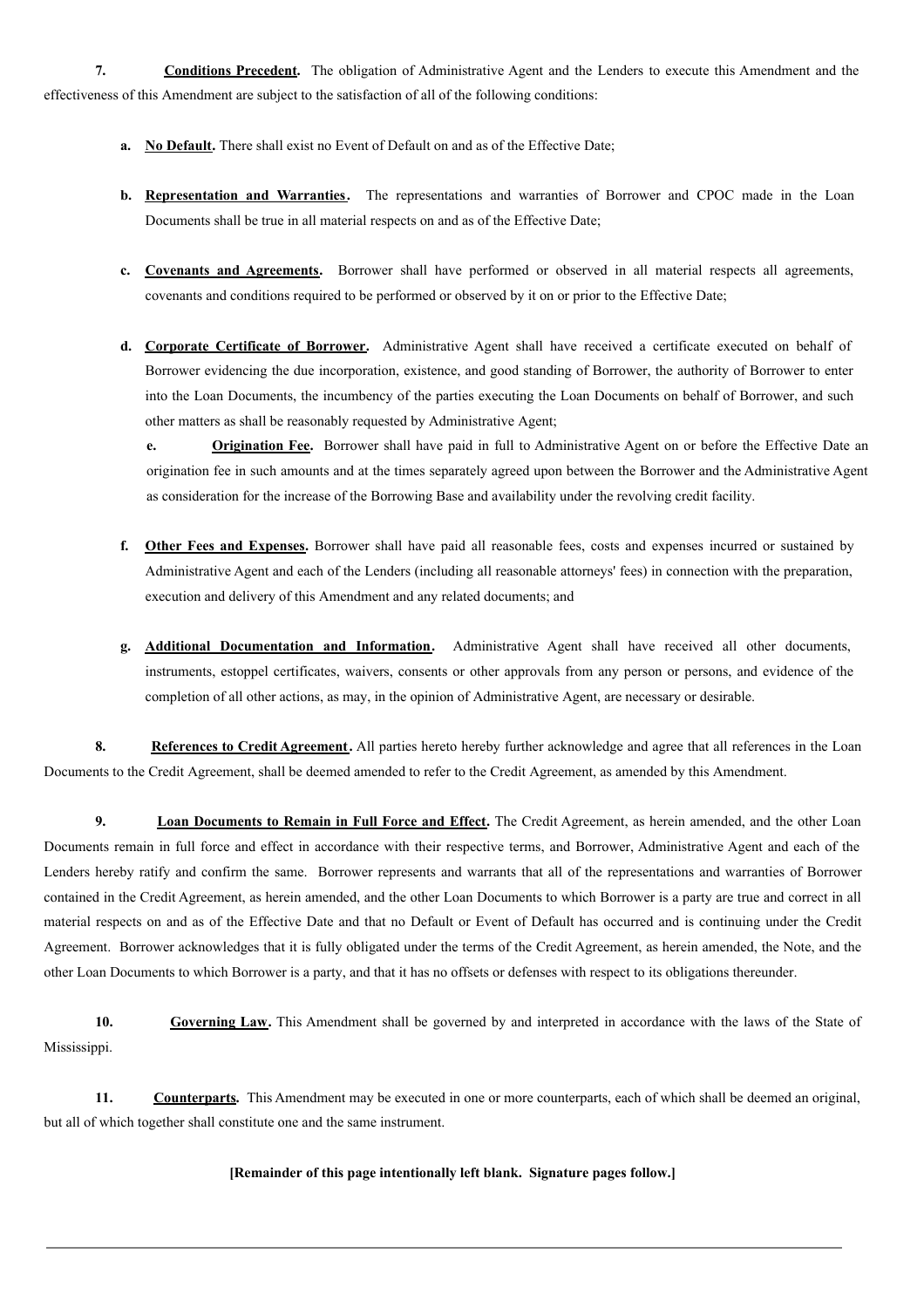**IN WITNESS WHEREOF**, the parties hereto have duly executed this Second Amendment to Third Amended and Restated Credit Agreement effective as of the day and year first above written.

# **BORROWER:**

# **CALLON PETROLEUM COMPANY**

**By: /s/ Rodger W. Smith Rodger W. Smith Vice President and Treasurer**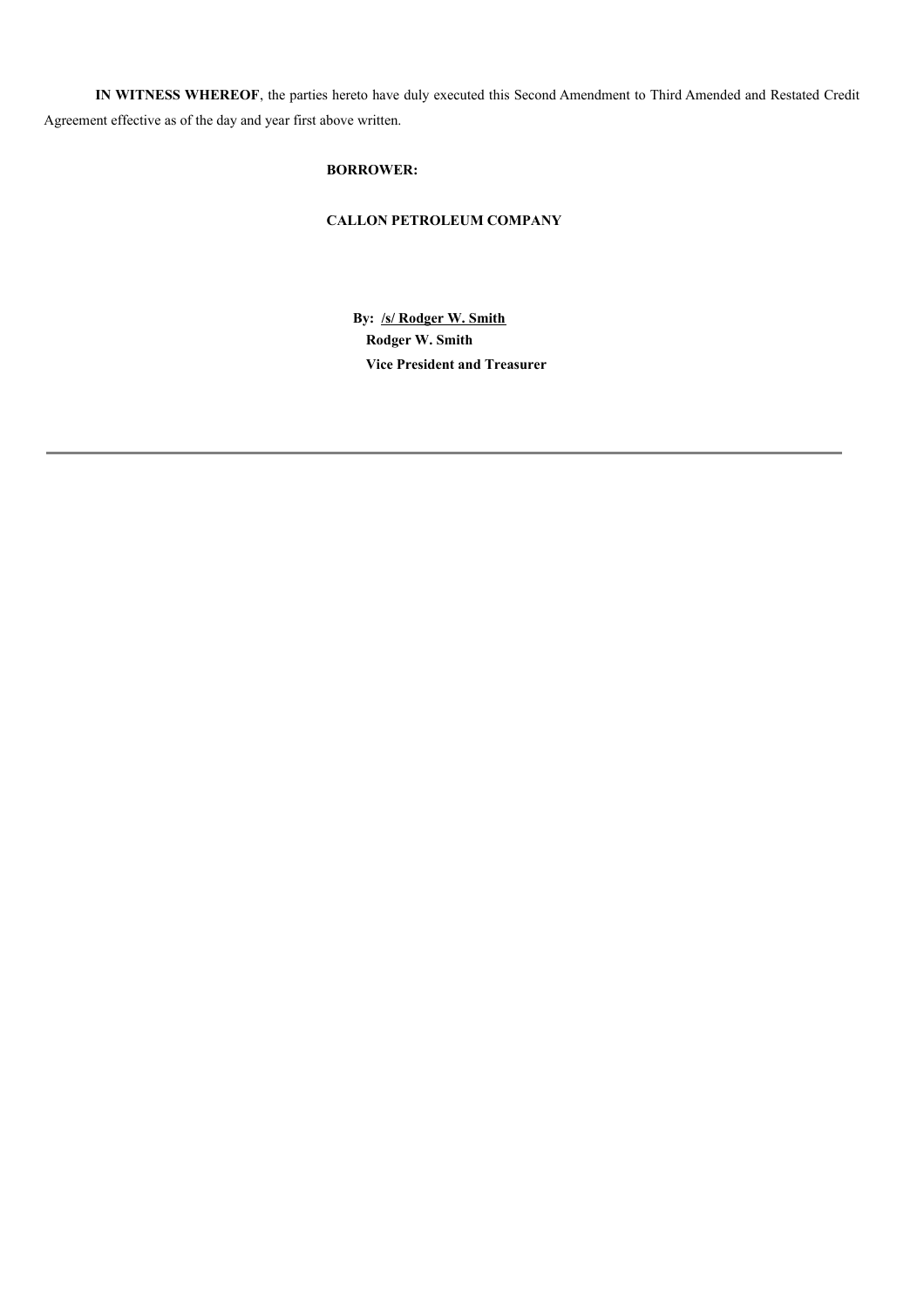# **ADMINISTRATIVE AGENT AND**

# **SOLE LENDER:**

# **REGIONS BANK,**

**as Administrative Agent and Sole Lender**

**By: /s/ William A. Phillipp William A. Philipp, Senior Vice President**